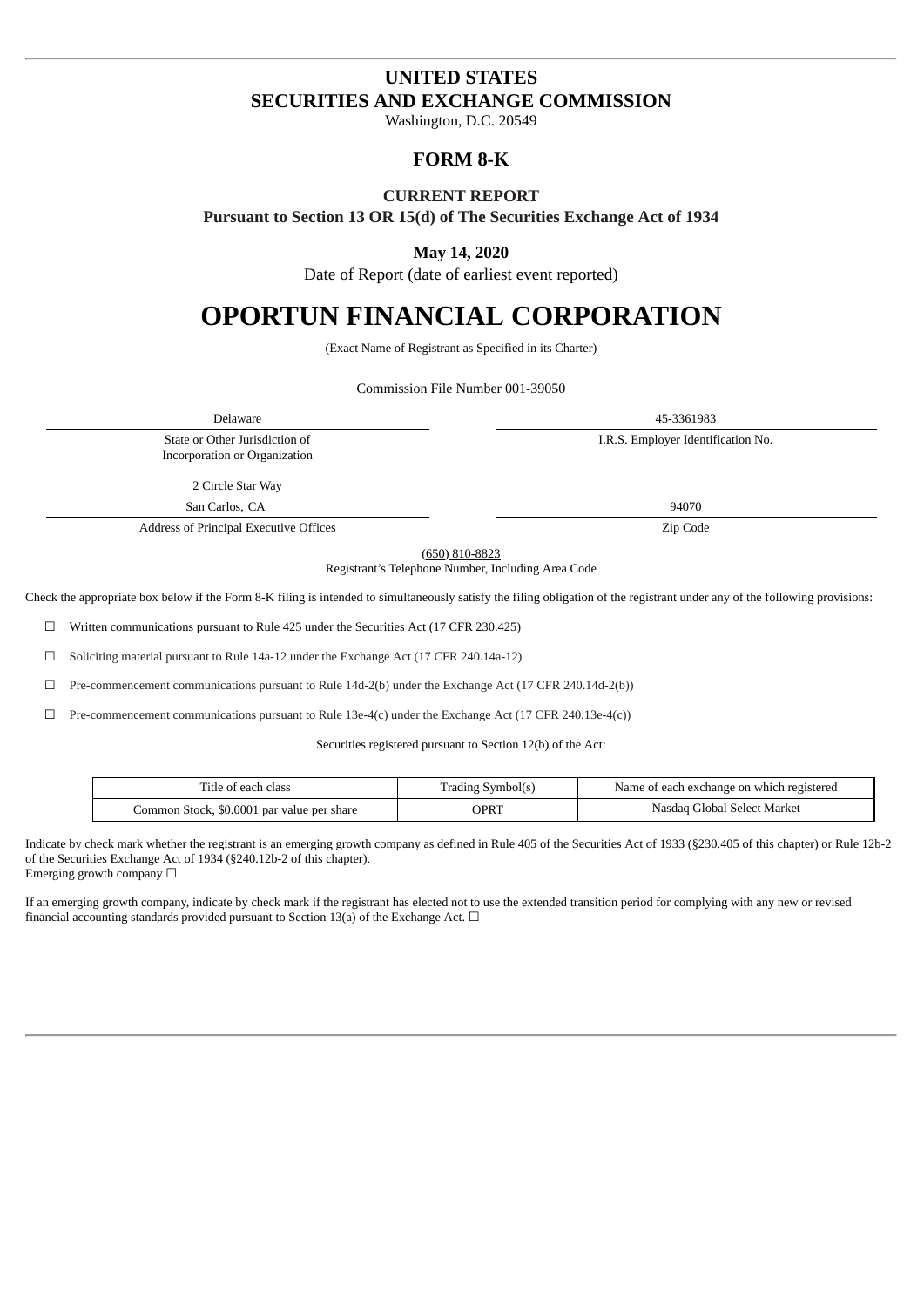#### *Item 2.02. Results of Operations and Financial Condition*

On May 14, 2020, Oportun Financial Corporation (the "Company") issued a press release regarding the Company's financial results for its fiscal quarter ended March 31, 2020. A copy of the Company's press release is furnished as Exhibit 99.1 to this report.

The information in this report, including Exhibit 99.1 attached hereto, shall not be treated as "filed" for purposes of Section 18 of the Securities Exchange Act of 1934, nor shall it be deemed incorporated by reference into any registration statement or other document pursuant to the Securities Act of 1933 or the Securities Exchange Act of 1934 regardless of any general incorporation language in such filing, except as expressly stated by specific reference in such filing.

#### *Item 9.01. Financial Statements and Exhibits*

(d) Exhibits

#### **Exhibit Number**

| 99.1 | Press Release Dated May 14, 2020                                          |
|------|---------------------------------------------------------------------------|
| 104  | Cover Page Interactive Data File embedded within the Inline XBRL document |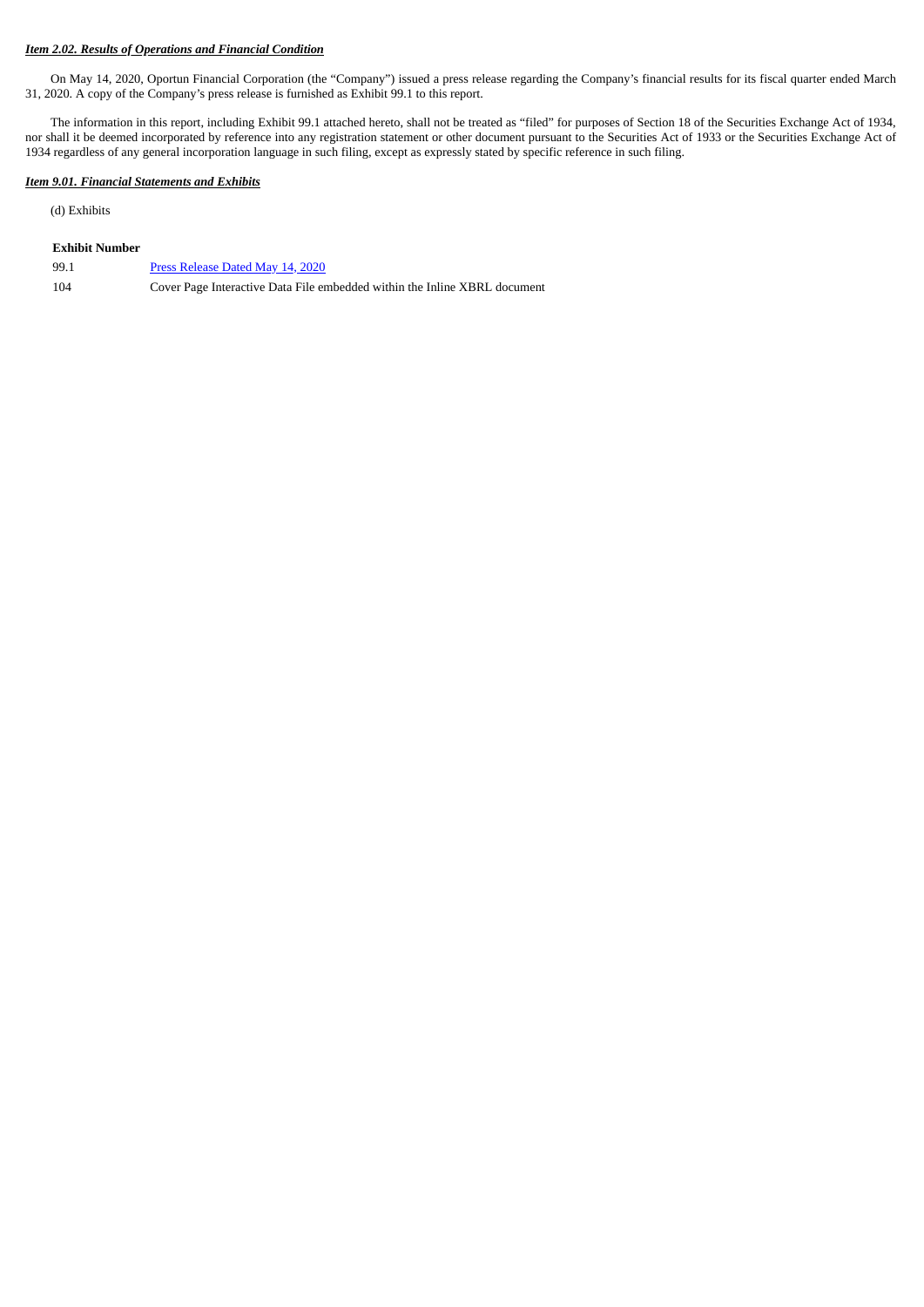### **SIGNATURE**

Pursuant to the requirements of the Securities Exchange Act of 1934, the registrant has duly caused this report to be signed on its behalf by the undersigned thereunto duly authorized.

### OPORTUN FINANCIAL CORPORATION (Registrant)

Date: May 14, 2020 By: /s/ Jonathan Coblentz

Jonathan Coblentz

Chief Financial Officer and Chief Administrative Officer *(Principal Financial and Accounting Officer)*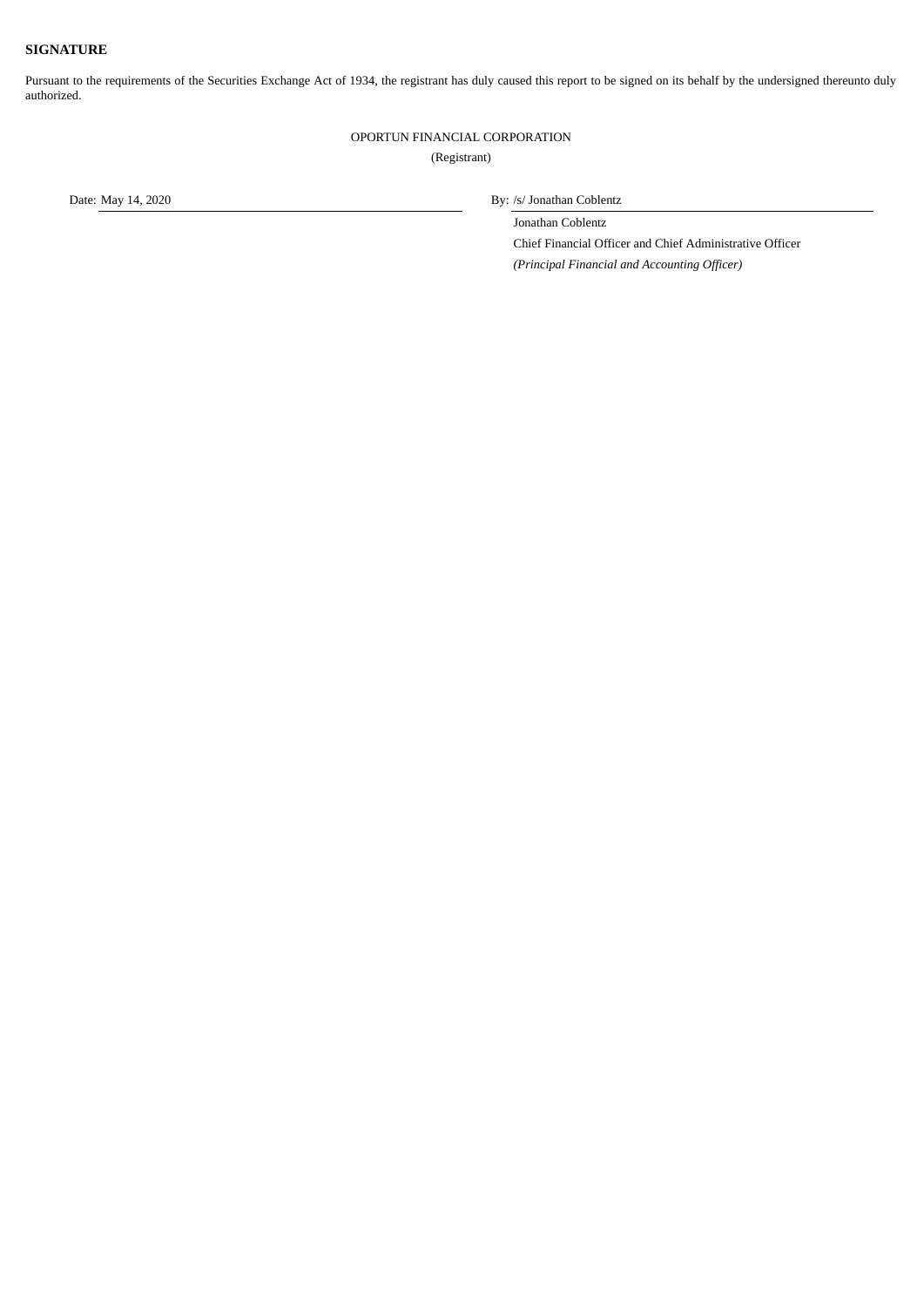

# **Oportun First Quarter 2020 Revenue Up 18 Percent**

*Managed Principal Balance at End of Period Up 20 Percent*

<span id="page-3-0"></span>*Book Value Per Share of \$17.81 and Adjusted Tangible Book Value Per Share of \$17.27*

SAN CARLOS, CA – May 14, 2020 – Oportun Financial Corporation (Nasdaq: OPRT) ("Oportun" and the "Company") today reported financial results for the first quarter ended March 31, 2020.

"Oportun is demonstrating its resiliency in this challenging environment as we remain focused and responsive to the needs of our customers and employees," said Raul Vazquez, CEO of Oportun. "The decisive and proactive actions to adapt our credit underwriting, enhance our customer servicing and manage our liquidity will help ensure that we can continue serving as many of our customers as possible, and I am confident that our company will be even stronger when this crisis finally recedes. I want to express my gratitude once again to our employees for living our values and making it possible to continue fulfilling our mission of serving our communities."

### **First Quarter 2020 Financial Results**

- Aggregate Originations were \$432.8M, up 4% year-over-year ("Y/Y")
- Active Customers of 777,194, up 11% Y/Y
- Managed Principal Balance at End of Period was \$2.2B, up 20% Y/Y
- 30+ Day Delinquency Rate of 3.8% as compared to 3.6% for the prior-year period
- Annualized Net Charge-Off Rate of 8.9% as compared to 8.3% for the prior-year period
- Total revenue and Fair Value Pro Forma ("FVPF") Total Revenue of \$163.4M, up 18% and 19% Y/Y, respectively
- Net loss of \$13.3M as compared to net income of \$14.6M in the prior-year period
- Adjusted Net Loss of \$1.2M as compared to Adjusted Net Income of \$9.6M in the prior-year period
- Loss per share of \$0.49 as compared to earnings per share of \$0.57 in the prior-year period
- Adjusted Loss Per Share of \$0.04 as compared to Adjusted Earnings Per Share of \$0.43 in the prior-year period
- Book Value of \$483.5 million, or \$17.81 per share, and Adjusted Tangible Book Value of \$468.8 million, or \$17.27 per share, and
- Adjusted EBITDA of \$17.9M as compared to \$18.9M in the prior-year period

### **Operating Results**

| <b>Metric</b>                     | <b>GAAP</b> |         |            | Adjusted <sup>1</sup> |
|-----------------------------------|-------------|---------|------------|-----------------------|
|                                   | 1Q20        | 1Q19    | 1020       | 1Q19                  |
| Total revenue                     | \$163.4     | \$138.3 | \$163.4    | \$137.4               |
| Net income (loss)                 | (\$13.3)    | \$14.6  | (\$1.2)    | \$9.6                 |
| Diluted earnings (loss) per share | (\$0.49)    | \$0.51  | $(\$0.04)$ | \$0.43                |
| Annualized Net Charge-Off Rate    | 8.9%        | 8.3%    | 8.9%       | 8.3%                  |

*Dollars in millions, except net charge-off rate and per share amounts.*

1 To facilitate useful measures for period-to-period comparisons of its business, the Company presents key financial information on an adjusted basis, as if the fair value option had been elected since<br>inception for all lo

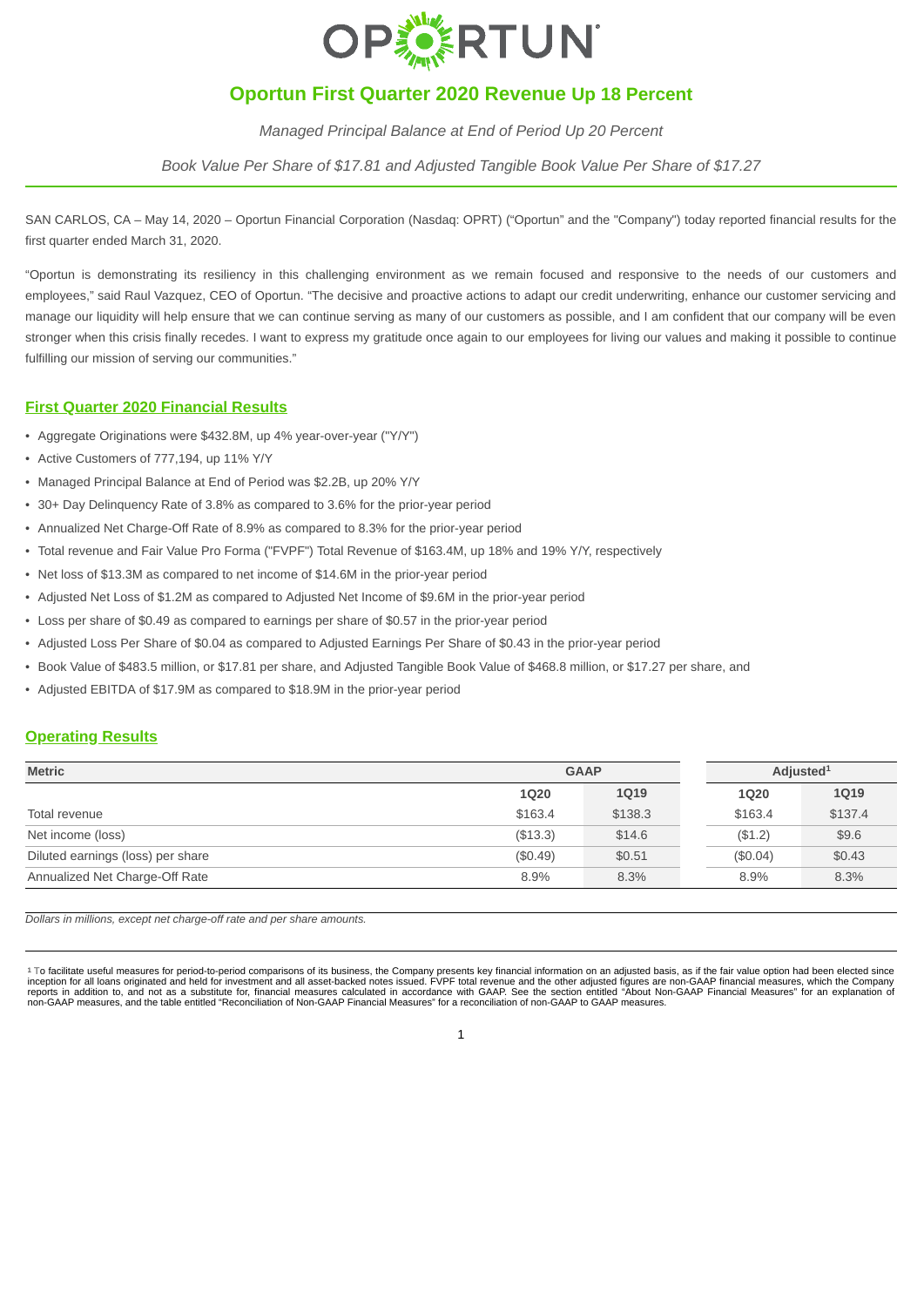To facilitate useful measures for period-to-period comparisons, the Company has provided below unaudited financial information for the three-month periods ended March 31, 2020 and 2019 on a GAAP basis as well as a FVPF Adjusted basis. The FVPF and adjusted financial results reflect the Company's performance as if the fair value option had been elected since inception for all loans originated and held for investment and all asset-backed notes issued. All figures are as of March 31, 2020, unless otherwise noted.

Since late January, Oportun has consistently monitored and proactively navigated the COVID-19 pandemic. The Company has taken actions to manage its business in a thoughtful and conservative manner throughout this fluid situation, while ensuring the health and safety of employees and prudently pursuing its mission to provide customers with greater access to affordable financial services. Oportun believes it is well positioned strategically and financially to adapt its business to the current environment.

#### *Safeguarding employees and customers*

The health and safety of Oportun's employees and customers is paramount as the Company fulfills its responsibility as part of an "Essential Critical Infrastructure Sector" of maintaining operations to support customers in need. Oportun is taking all necessary healthcare precautions in accordance with the guidelines of the Center for Disease Control and Prevention and state and local authorities. The Company has adopted social distancing procedures and other safety protocols within its retail locations and contact centers. As of April 30, 2020, 337 of Oportun's 342 retail locations remained open and all six of its contact centers continue to operate. Additionally, Oportun has increased the benefits it offers to employees, including increased sick leave, stipends to cover incremental childcare expenses, cash advances and access to its employee assistance fund. Whenever necessary, the Company's teams have seamlessly adapted to working remotely.

#### *First Quarter 2020 Financial Results*

**Total Revenue and FVPF Total Revenue** – Total revenue for the first quarter was \$163.4 million, increasing 18% compared to the prior-year quarter. FVPF Total Revenue was \$163.4 million for the first quarter, up 19% compared to the prior-year quarter. The increase in total revenue and FVPF Total Revenue is primarily attributable to growth in our Average Daily Principal Balance, which grew from \$1.5 billion for the three months ended March 31, 2019 to \$1.9 billion for the three months ended March 31, 2020, an increase of 22.0%. This was partially offset by a decrease in portfolio yield of 14 basis points due to returning customers receiving lower interest rates.

**Net Income (Loss) and Adjusted Net Income (Loss)** – Net income (loss) was \$(13.3) million, as compared to \$14.6 million in the prior-year quarter. Adjusted Net Income (Loss) was \$(1.2) million compared to \$9.6 million in the prior-year quarter. The decreases in net income and Adjusted Net Income reflect a reduction in the fair value of the Company's loan portfolio in the first quarter as a result of the macro-economic changes associated with the COVID-19 pandemic and higher interest rates and credit spreads as compared to the prior-year quarter. The decrease in fair value associated with the mark-tomarket decrease in loans receivable was partially offset by a mark-to-market increase related to the reduction in value of the Company's asset-backed notes and current period charge-offs.

**Earnings (Loss) Per Share and Adjusted EPS** – GAAP net loss per share, basic and diluted, were both \$(0.49), as compared to basic and diluted earnings per share of \$0.57 and \$0.51, respectively, in the prior-year quarter. Adjusted EPS was \$(0.04) as compared to \$0.43 in the prior-year quarter.

**Adjusted EBITDA** – Adjusted EBITDA was \$17.9 million, down from \$18.9 million in the prior-year quarter. The Company believes that Adjusted EBITDA is a useful metric because it is a proxy for Oportun's pre-tax cash profitability. In addition to adding back taxes, depreciation, amortization, stock-based compensation and one-time events, Adjusted EBITDA also excludes the non-cash impact of fair value accounting. Adjusted EBITDA as a percentage of FVPF Total Revenue was 10.9% and 13.7% for the first quarter 2020 and 2019, respectively. The lower Adjusted EBITDA Margin compared to the prior-year quarter was primarily due to reduced originations and lower application volumes in the second half of March, along with investments associated with new products and services as well as additional investments in technology, engineering, data science and public company expenses.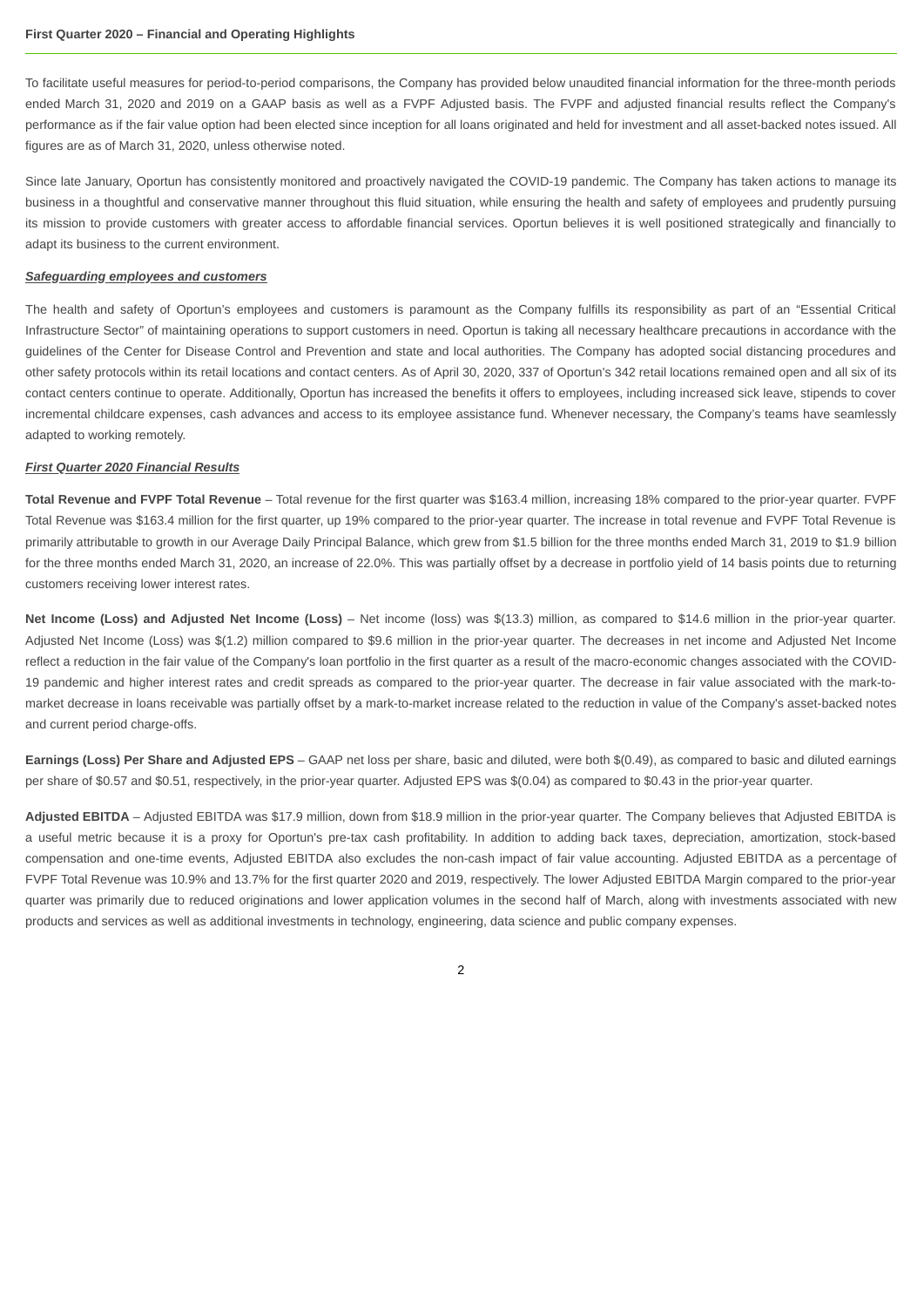#### *Credit and Operating Metrics*

As news of the pandemic's spread began to surface, Oportun proactively implemented a series of changes to its underwriting criteria to reduce the Company's credit-loss exposure. Oportun has also reduced loan sizes by credit tier to better manage credit outcomes. Oportun remains committed to working with its customers during this uncertain time. Starting the last week of March, the Company began offering initial emergency hardship deferments of one month to customers who indicated they had been economically impacted by the COVID-19 pandemic. Oportun may consider Emergency Hardship Deferrals, granted one month at a time, for borrowers who continue to be impacted. As of April 30, 2020, 14.6% of its Owned Principal Balance at End of Period was in deferral status under the Emergency Hardship Deferral program. This number had decreased to 8.6% as of May 12, 2020.

**Net Charge-Off Rate** – The Annualized Net Charge-Off Rate for the quarter was 8.9%, compared to 8.3% for the prior-year quarter. The Annualized Net Charge-Off Rate for the month of April was 9.4%.

**Delinquency Rate** – 30+ day delinquencies were 3.8% at the end of the quarter, compared to 3.6% at the end of the prior-year quarter, consistent with the Company's preliminary estimate. For the periods ending April 30, 2020 and May 12, 2020, the 30+ day delinquencies were 4.0% and 4.1%, respectively.

**Operating Efficiency and Adjusted Operating Efficiency** – Operating Efficiency for the quarter was 60.3% as compared to 56.9% in the prior-year quarter. Adjusted Operating Efficiency for the first quarter was 57.8%, as compared to 55.8% in the prior-year quarter. Adjusted Operating Efficiency decreased as a result of operating expenses growing slightly faster than total revenue. The increase in operating expenses is driven by \$4.2 million in investments in new products in the first quarter of 2020, as well as additional investments in technology, engineering, and data science.

**Book Value and Adjusted Tangible Book Value** – Book Value for the quarter was \$483.5 million, or \$17.81 per share, and Adjusted Tangible Book Value was \$468.8 million, or \$17.27 per share.

**Return On Equity ("ROE") and Adjusted ROE** – ROE for the quarter was (11.0)%, as compared to 16.5% in the prior-year quarter. Adjusted ROE for the quarter was (1.0)%, as compared to 10.6% in the prior-year quarter.

#### *Funding and Liquidity*

Oportun continues to have more than 12 months of liquidity runway, without accessing the securitization market, due to its well-established and diversified funding program.<sup>(1)</sup> The Company's balance sheet is characterized by relatively low leverage. Oportun's term securitizations and its warehouse line are nonrecourse to Oportun Financial Corporation and its operating subsidiaries. The Company's term securitizations allow it to fund new loan originations for the remainder of each securitization's revolving period; the revolving periods have end dates which range from September 2020 to July 2022.

As of March 31, 2020, cash and cash equivalents were \$144.8 million and restricted cash was \$61.3 million. FVPF Cost of Debt and FVPF Debt-to-Equity were 4.2% and 3.0x, respectively, for and at the end of the first quarter 2020 as compared to 4.4% and 3.6x, respectively, for and at the end of the prior year. As of March 31, 2020, the Company had \$120.0 million of undrawn capacity on its existing \$400.0 million warehouse line, which is committed through October 2021 and provided by Morgan Stanley & Co. LLC, Goldman Sachs & Co. LLC, Jefferies and Natixis, New York Branch. As a result of the decline in loan originations, as of April 30, 2020, we had \$188.0 million of undrawn capacity on our warehouse line, as we have transferred certain loans from our warehouse line to pledge to our securitizations. Oportun also continues to sell a percentage of newly originated loans on a whole loan basis at a fixed price pursuant to existing flow sale contracts.

**<sup>1</sup>** As of March 31, 2020, assumes maintaining operations and covering all upcoming debt obligations.

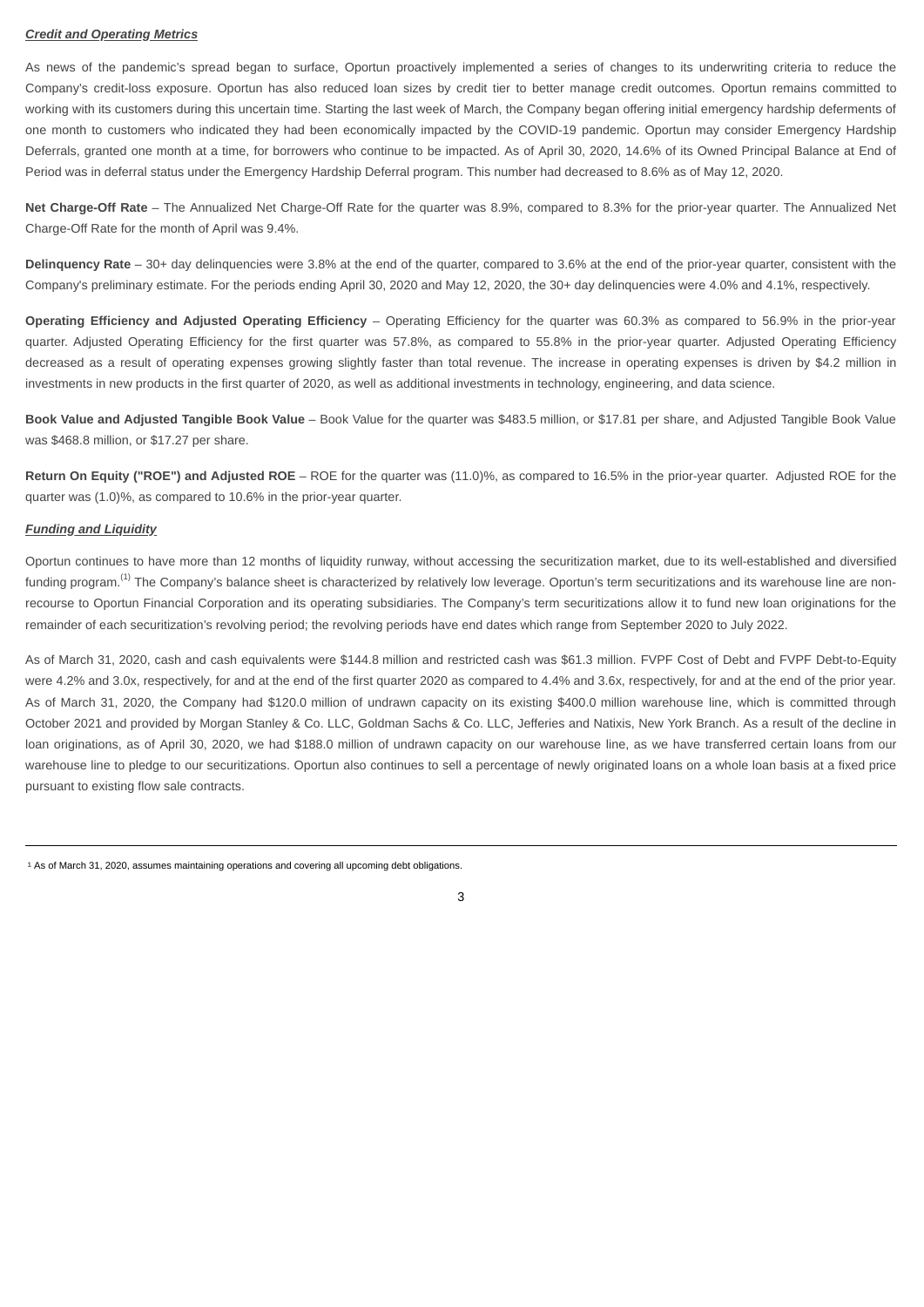Given the ongoing uncertainty surrounding the duration and severity of COVID-19, Oportun is not providing forward-looking guidance at this time. The Company anticipates its future financial performance will be impacted by the pandemic, but the magnitude and timing of this impact is too dependent on external factors to reliably set guidance parameters at this time. Oportun will continue to provide updated information as the impact of the pandemic becomes clearer.

#### **Conference Call**

As previously announced, Oportun's management will host a conference call to discuss first quarter 2020 results at 5:00 p.m. EST (2:00 p.m. PST) today. The dial-in number for the conference call is 877-407-9208 (toll-free) or 201-493-6784 (international). Participants should call in 10 minutes prior to the scheduled start time. A live webcast of the call will be accessible from the Investor Relations page of Oportun's website at https://investor.oportun.com. Both the call and webcast are open to the general public. For those unable to listen to the live broadcast, a replay will be available through Thursday, May 28, 2020, by phone at 844-512-2921 (toll-free) or 412-317-6671 (international), passcode 13702485, and a webcast replay will be available at https://investor.oportun.com for one year. An investor presentation that includes supplemental financial information and reconciliations of certain non-GAAP measures to their most directly comparable GAAP measures, will be available on the Investor Relations page of Oportun's website at https://investor.oportun.com prior to the start of the conference call.

#### **About Non-GAAP Financial Measures**

This press release presents information about the Company's Fair Value Pro Forma ("FVPF") results, FVPF total revenue, Adjusted Net Income, Adjusted EPS, Adjusted Tangible Book Value Per Share, Adjusted EBITDA, Adjusted Operating Efficiency, and Adjusted Return on Equity, which are non-GAAP financial measures provided as a supplement to the results provided in accordance with accounting principles generally accepted in the United States of America ("GAAP"). Non-GAAP financial measures are provided in addition to, and not as a substitute for, and are not superior to, financial measures calculated in accordance with GAAP. In addition, the non-GAAP measures the Company uses, as presented, may not be comparable to similar measures used by other companies. Reconciliations of non-GAAP to GAAP measures can be found below.

#### **About Oportun**

Oportun (Nasdaq: OPRT) is a high-growth, mission-driven Community Development Financial Institution (CDFI). Oportun provides inclusive, affordable financial services powered by a deep, data-driven understanding of its customers and advanced proprietary technology. By lending money to hardworking, low-to-moderate income individuals, Oportun helps them move forward in their lives, demonstrate their creditworthiness, and establish the credit history they need to access new opportunities. Oportun serves customers in English and Spanish; online and over the phone in 19 states, and in person at over 340 retail locations across 9 of those 19 states. For more information, please visit http://www.oportun.com.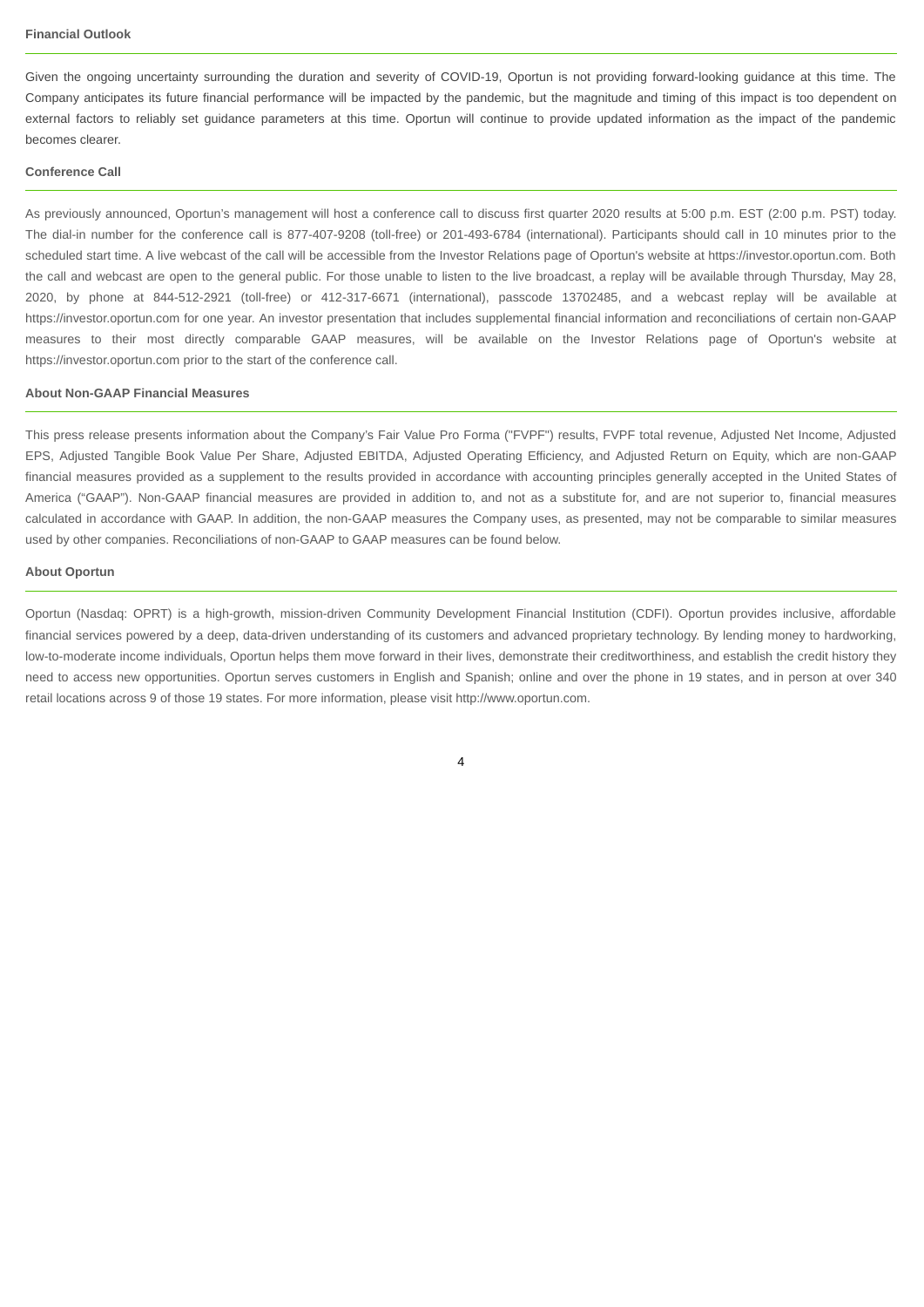#### **Forward-Looking Statements**

This press release contains forward-looking statements. All statements other than statements of historical fact contained in this draft press release, including statements as to future results of operations and financial position, liquidity runway, planned products and services, planned investments, business strategy and plans and objectives of management for future operations of Oportun are forward-looking statements. These statements involve known and unknown risks, uncertainties, assumptions and other factors that may cause the Oportun's actual results, performance or achievements to be materially different from any future results, performance or achievements expressed or implied by the forward-looking statements. You generally can identify these statements by terms such as "expect," "plan," "anticipate," "intend," "target," "project," "predict," "potential," "explore," outlook," "continue," "may," "seek," "approximately," "believe," or "estimate" and similar expressions or the negative versions of these words or comparable words, as well as future or conditional verbs such as "will," "should," "would," "likely" and "could." These statements are subject to certain risks and uncertainties that could cause actual results to differ materially from those included in the forward-looking statements. Oportun has based these forward-looking statements largely on its current expectations and projections about future events and financial trends that it believes may affect its business, financial condition and results of operations. These risks and uncertainties include those risks described in Oportun's filings with the Securities and Exchange Commission, including Oportun's most recent annual report on Form 10-K, and include, but are not limited to, the extent and duration of the COVID-19 pandemic, market and economic disruptions stemming from the COVID-19 pandemic; Oportun's future financial performance, including trends in revenue, net revenue, operating expenses, and net income; changes in market interest rates; increases in loan delinquencies and charge-offs; Oportun's ability to operate successfully in a highly regulated industry; the effect of management changes; cyberattacks and security vulnerabilities in Oportun's products and services; and the Oportun's ability to compete successfully. The forward-looking statements speak only as of the date on which they are made, and, except to the extent required by federal securities laws, Oportun disclaims any obligation to update any forward-looking statement to reflect events or circumstances after the date on which the statement is made or to reflect the occurrence of unanticipated events. In light of these risks and uncertainties, there is no assurance that the events or results suggested by the forward-looking statements will in fact occur, and you should not place undue reliance on these forward-looking statements.

#### **Contacts**

**Investor Contact** Nils Erdmann 650.810.9074 ir@oportun.com

**Media Contact** Michael Azzano Cosmo PR for Oportun 415.596.1978 michael@cosmo-pr.com

Oportun and the Oportun logo are registered trademarks of Oportun, Inc.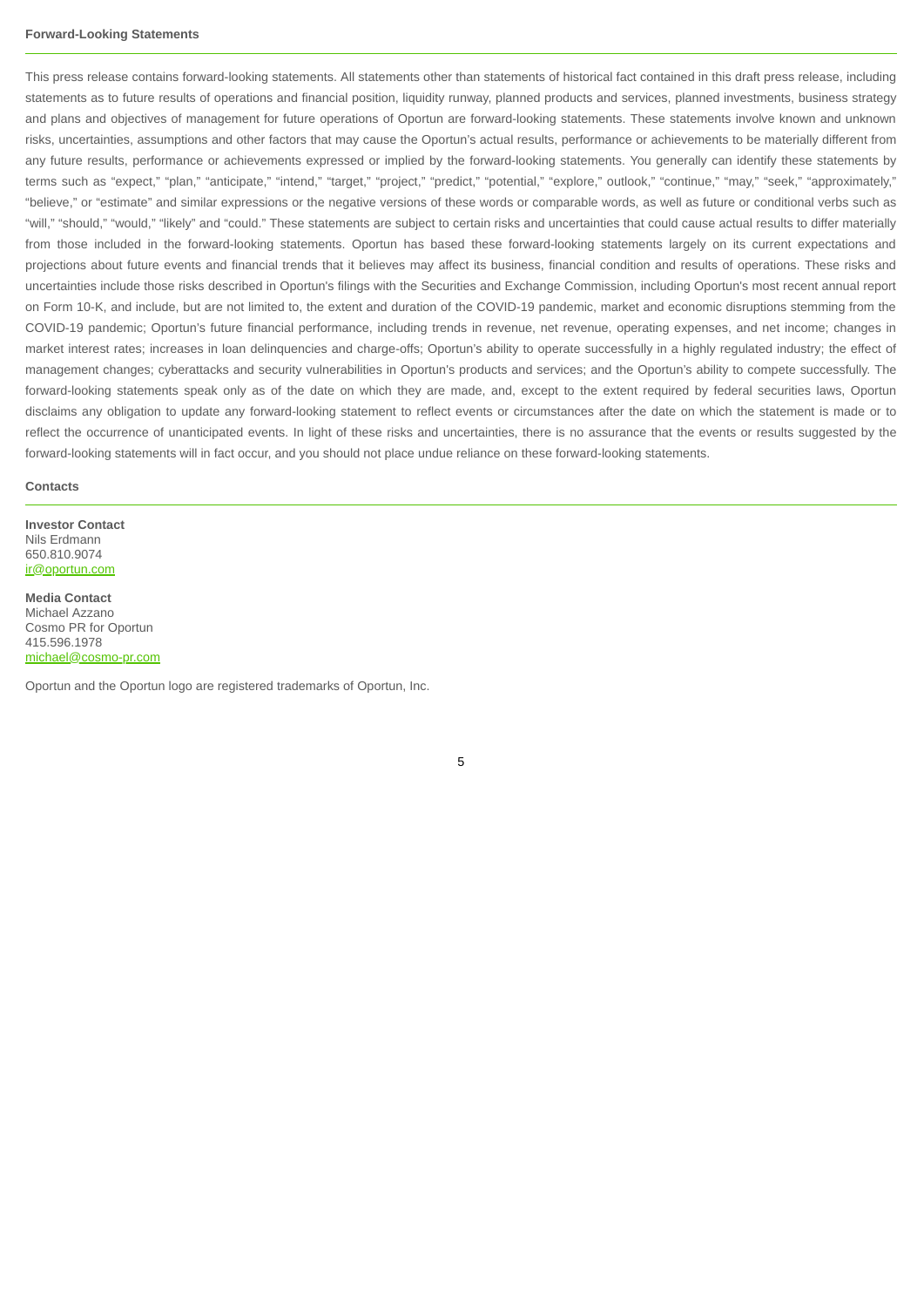### **Oportun Financial Corporation CONSOLIDATED STATEMENTS OF OPERATIONS** (**in millions, except share and per share data, unaudited**)

|                                          |                          | Three Months Ended March 31, |  |  |
|------------------------------------------|--------------------------|------------------------------|--|--|
|                                          | 2020                     | 2019                         |  |  |
| Revenue                                  |                          |                              |  |  |
| Interest income                          | $\mathfrak{P}$<br>150.7  | $\mathfrak{P}$<br>126.7      |  |  |
| Non-interest income                      | 12.7                     | 11.6                         |  |  |
| <b>Total revenue</b>                     | 163.4                    | 138.3                        |  |  |
| Less:                                    |                          |                              |  |  |
| Interest expense                         | 16.4                     | 14.6                         |  |  |
| Provision (release) for loan losses      |                          | (0.4)                        |  |  |
| Decrease in fair value                   | (66.5)                   | (25.4)                       |  |  |
| Net revenue                              | 80.6                     | 98.7                         |  |  |
|                                          |                          |                              |  |  |
| <b>Operating expenses:</b>               |                          |                              |  |  |
| Technology and facilities                | 30.8                     | 21.6                         |  |  |
| Sales and marketing                      | 24.8                     | 21.3                         |  |  |
| Personnel                                | 25.6                     | 18.9                         |  |  |
| Outsourcing and professional fees        | 13.6                     | 13.5                         |  |  |
| General, administrative and other        | 3.8                      | 3.4                          |  |  |
| <b>Total operating expenses</b>          | 98.6                     | 78.7                         |  |  |
|                                          |                          |                              |  |  |
| Income (loss) before taxes               | (18.0)                   | 20.0                         |  |  |
| Income tax expense (benefit)             | (4.7)                    | 5.4                          |  |  |
| Net income (loss)                        | \$<br>(13.3)             | 14.6<br>-\$                  |  |  |
|                                          |                          |                              |  |  |
| Diluted Earnings (Loss) per Common Share | $\mathfrak{P}$<br>(0.49) | $\sqrt{5}$<br>0.51           |  |  |
| Diluted Weighted Average Common Shares   | 27,015,730               | 3,314,387                    |  |  |
|                                          |                          |                              |  |  |

**Note: Numbers may not foot or cross-foot due to rounding.**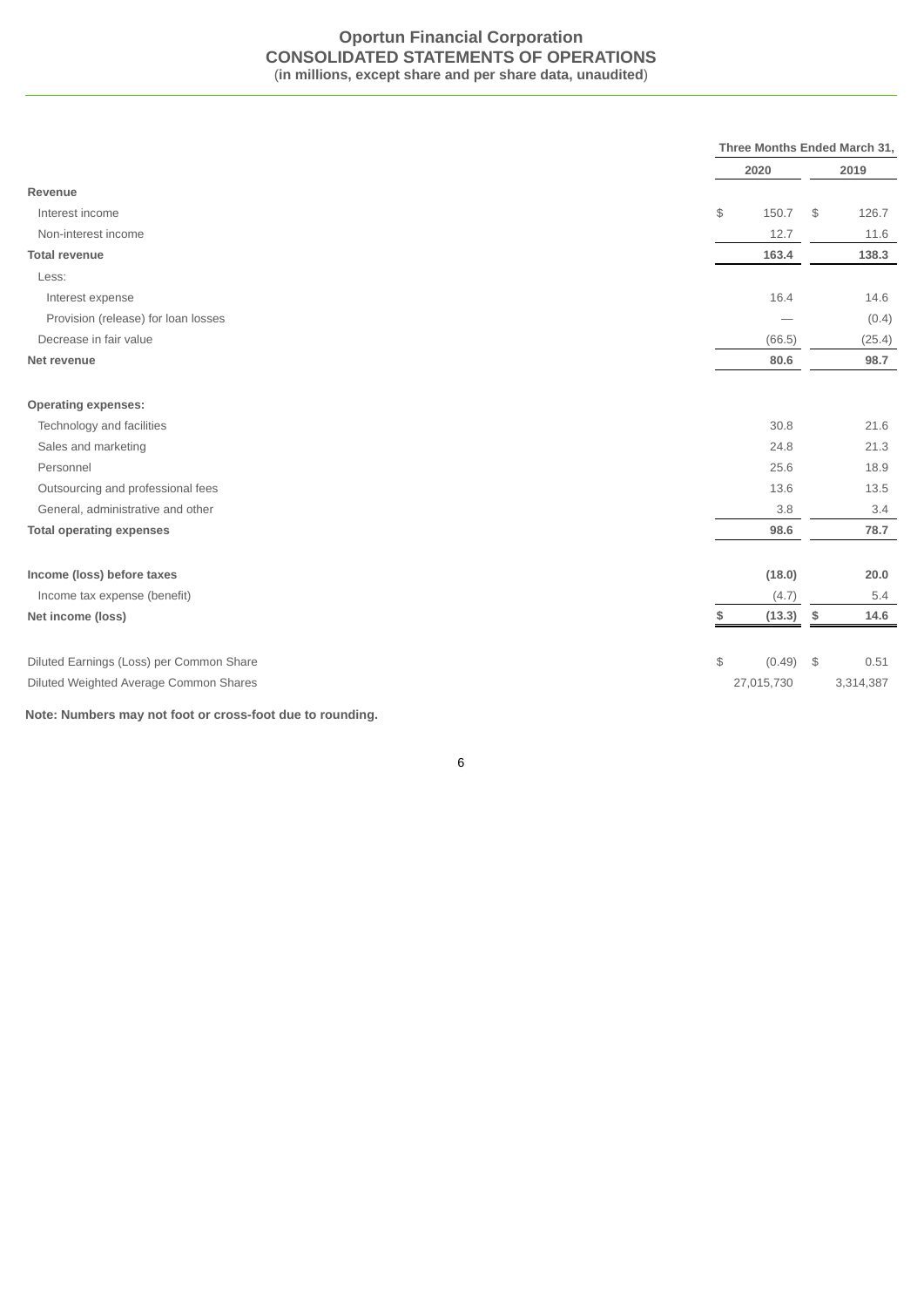### **Oportun Financial Corporation CONSOLIDATED BALANCE SHEETS (in millions, unaudited)**

|                                                      | March 31,<br>2020      |                          |
|------------------------------------------------------|------------------------|--------------------------|
| Assets                                               |                        |                          |
| Cash and cash equivalents                            | $\frac{1}{2}$<br>144.8 | $\frac{1}{2}$<br>72.2    |
| Restricted cash                                      | 61.3                   | 64.0                     |
| Loans receivable at fair value                       | 1,760.5                | 1,882.1                  |
| Loans receivable at amortized cost                   |                        | 42.5                     |
| Less:                                                |                        |                          |
| Unamortized deferred origination costs and fees, net |                        | (0.1)                    |
| Allowance for loan losses                            |                        | (4.0)                    |
| Loans receivable at amortized cost, net              |                        | 38.5                     |
| Loans held for sale                                  | 0.1                    | 0.7                      |
| Interest and fees receivable, net                    | 18.3                   | 17.2                     |
| Right of use assets - operating                      | 51.0                   | 50.5                     |
| Deferred tax asset                                   | 1.3                    | 1.6                      |
| Other assets                                         | 80.1                   | 75.2                     |
| <b>Total assets</b>                                  | \$<br>2,117.3          | 2,201.9<br>$\frac{1}{2}$ |
| Liabilities and stockholders' equity<br>Liabilities  |                        |                          |
| Secured financing                                    | \$<br>279.1            | 60.9<br>$\mathbb S$      |
| Asset-backed notes at fair value                     | 999.1                  | 1,129.2                  |
| Asset-backed notes at amortized cost                 | 199.6                  | 359.1                    |
| Amount due to whole loan buyer                       | 33.3                   | 33.4                     |
| Lease liabilities                                    | 53.8                   | 53.4                     |
| Deferred tax liabilities                             | 24.7                   | 24.9                     |
| Other liabilities                                    | 44.3                   | 52.3                     |
| <b>Total liabilities</b>                             | 1,633.8                | 1,713.1                  |
| Stockholders' equity                                 |                        |                          |
| Preferred stock                                      |                        |                          |
| Preferred stock, additional paid-in capital          |                        |                          |
| Common stock                                         |                        |                          |
| Common stock, additional paid-in capital             | 421.7                  | 418.3                    |
| Convertible preferred and common stock warrants      | $0.1$                  | 0.1                      |
| Accumulated other comprehensive loss                 | (0.3)                  | (0.2)                    |
| Retained earnings                                    | 68.2                   | 76.7                     |
| Treasury stock                                       | (6.1)                  | (6.1)                    |
| Total stockholders' equity                           | 483.5                  | 488.8                    |
| Total liabilities and stockholders' equity           | \$<br>2,117.3          | $\spadesuit$<br>2,201.9  |

**Note: Numbers may not foot or cross-foot due to rounding.**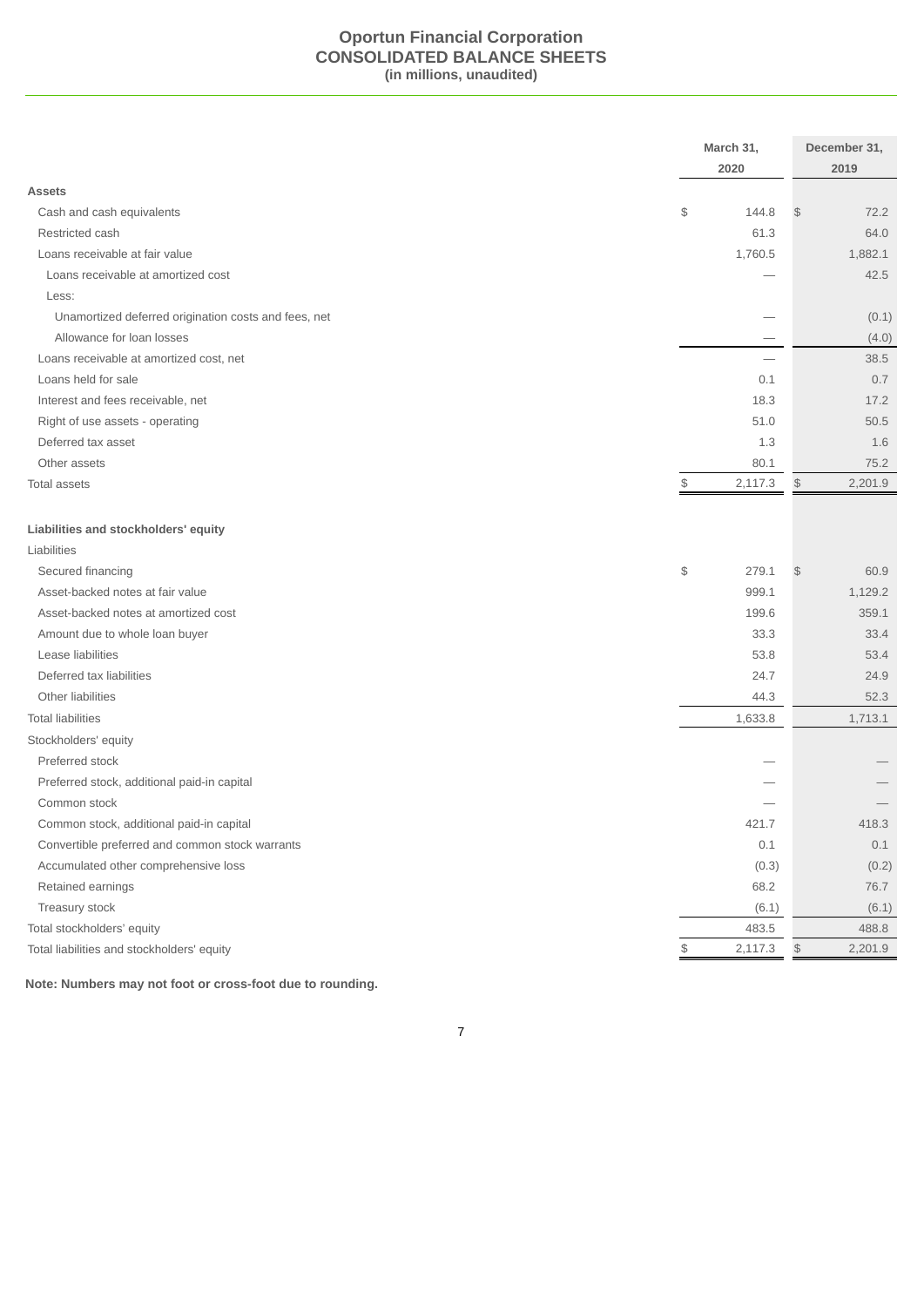### **Oportun Financial Corporation CONDENSED CONSOLIDATED STATEMENTS OF CASH FLOWS (in millions, unaudited)**

|                                                                                       |              | Three Months Ended March 31, |
|---------------------------------------------------------------------------------------|--------------|------------------------------|
|                                                                                       | 2020         | 2019                         |
| Cash flows from operating activities                                                  |              |                              |
| Net income (loss)                                                                     | \$<br>(13.3) | 14.6<br>\$                   |
| Adjustments for non-cash items                                                        | 72.9         | 28.2                         |
| Proceeds from sale of loans in excess of originations of loans sold and held for sale | 8.1          | 5.3                          |
| Changes in balances of operating assets and liabilities                               | (15.6)       | (1.0)                        |
| Net cash provided by operating activities                                             | 52.1         | 47.2                         |
| Cash flows from investing activities                                                  |              |                              |
| Loan originations in excess of loan repayments received                               | (32.3)       | (53.0)                       |
| Purchase of fixed assets, net of sales                                                | (1.6)        | (2.2)                        |
| Capitalization of system development costs                                            | (5.5)        | (2.5)                        |
| Net cash used in investing activities                                                 | (39.3)       | (57.7)                       |
| Cash flows from financing activities                                                  |              |                              |
| <b>Borrowings</b>                                                                     | 235.0        |                              |
| Repayments                                                                            | (177.0)      |                              |
| Net stock-based activities                                                            | (0.8)        | 0.1                          |
| Net cash provided by financing activities                                             | 57.2         | 0.1                          |
| Net increase (decrease) in cash and cash equivalents and restricted cash              | 70.0         | (10.4)                       |
| Cash and cash equivalents and restricted cash beginning of period                     | 136.1        | 129.2                        |
| Cash and cash equivalents and restricted cash end of period                           | 206.1<br>\$  | $$\mathbb{S}$$<br>118.7      |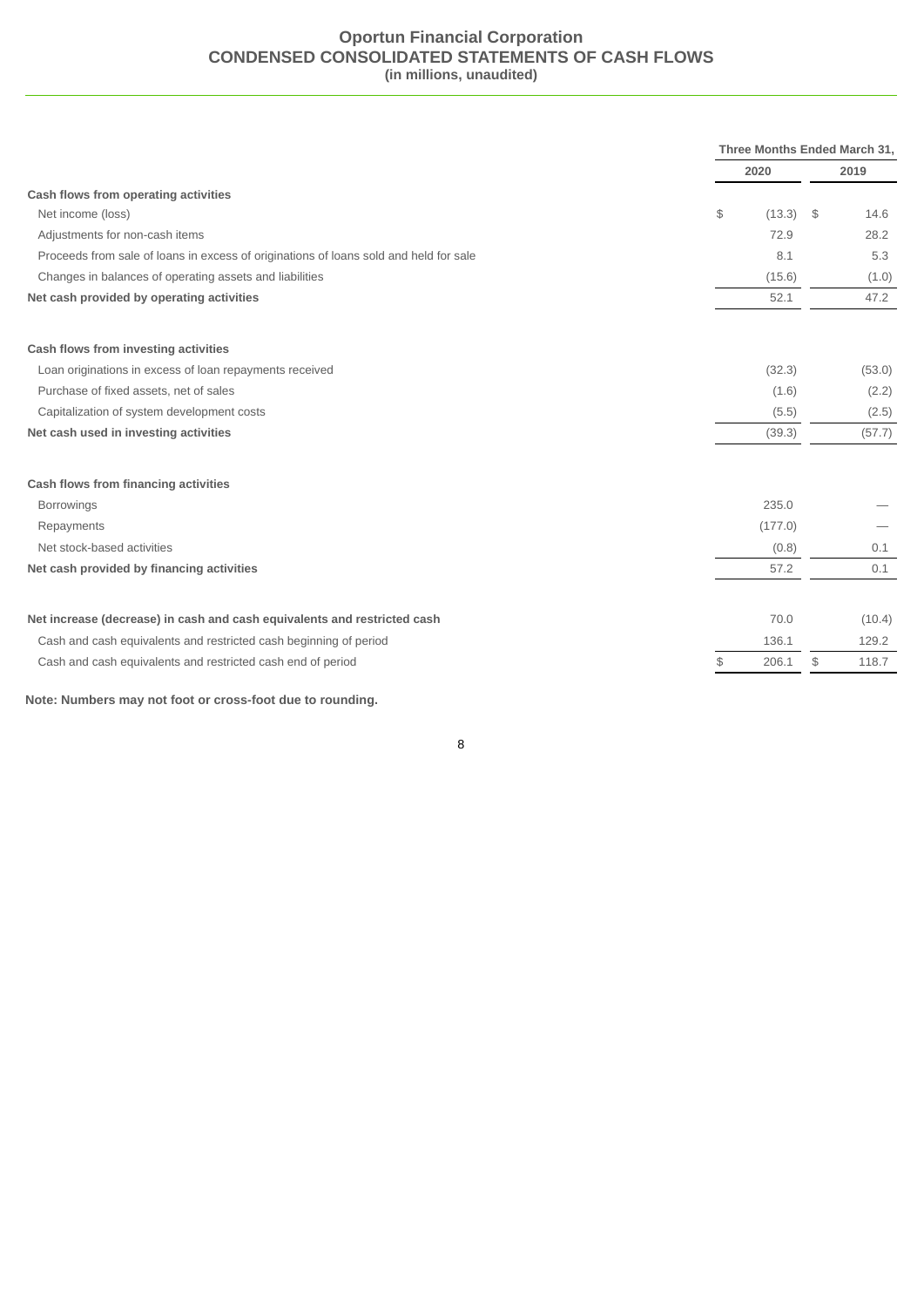### **Oportun Financial Corporation CONSOLIDATED KEY PERFORMANCE METRICS (unaudited)**

|                                                           | Month Ended(2)<br>April 30, |    |            | Three Months Ended March 31, |         |  |  |
|-----------------------------------------------------------|-----------------------------|----|------------|------------------------------|---------|--|--|
|                                                           | 2020                        |    | 2020       |                              | 2019    |  |  |
| Aggregate Originations (1) (Millions)                     | \$<br>41.8                  | \$ | 432.8      | \$                           | 415.8   |  |  |
| Number of loans originated (1) (Actuals)                  | 11,555                      |    | 143,150    |                              | 150,822 |  |  |
| Active Customers (1) (Actuals)                            | 743,232                     |    | 777,194    |                              | 699,650 |  |  |
| Customer Acquisition Costs (1) (Actuals)                  | \$<br>574                   | \$ | 170        | \$                           | 141     |  |  |
| Owned Principal Balance at End of Period (1) (Millions)   | \$<br>1,764.9               | \$ | 1,831.0    | \$                           | 1,523.0 |  |  |
| Managed Principal Balance at End of Period (1) (Millions) | \$<br>2,097.7               | \$ | 2,180.4    | \$                           | 1,811.8 |  |  |
| Average Daily Principal Balance (1) (Millions)            | \$<br>1,803.9               | \$ | 1,862.1    | \$                           | 1,526.8 |  |  |
| Charge-offs, net of recoveries (1) (Millions)             | \$<br>13.8                  | \$ | 41.4       | \$                           | 31.3    |  |  |
| 30+ delinguent balance at end of period (1) (Millions)    | \$<br>70.4                  | \$ | 69.9       | \$                           | 55.8    |  |  |
| 30+ Day Delinquency Rate (1) (%)                          | 4.0%                        |    | 3.8 %      |                              | 3.6%    |  |  |
| Annualized Net Charge-Off Rate (1) (%)                    | 9.4%                        |    | 8.9%       |                              | 8.3%    |  |  |
| Operating Efficiency (%)                                  | 64.9%                       |    | 60.3 %     |                              | 56.9%   |  |  |
| Adjusted Operating Efficiency (%)                         | 61.6%                       |    | 57.8 %     |                              | 55.8%   |  |  |
| Return on Equity (%)                                      | 9.1%                        |    | $(11.0)\%$ |                              | 16.5%   |  |  |
| Adjusted Return on Equity (%)                             | 7.0%                        |    | $(1.0)\%$  |                              | 10.6%   |  |  |
|                                                           |                             |    |            |                              |         |  |  |

(1) Credit card amounts have been excluded from these metrics for the three months ended March 31, 2020 because they are de minimis. *(2) Amounts presented for the month ended April 30, 2020 are preliminary.*

**Note: Numbers may not foot or cross-foot due to rounding.**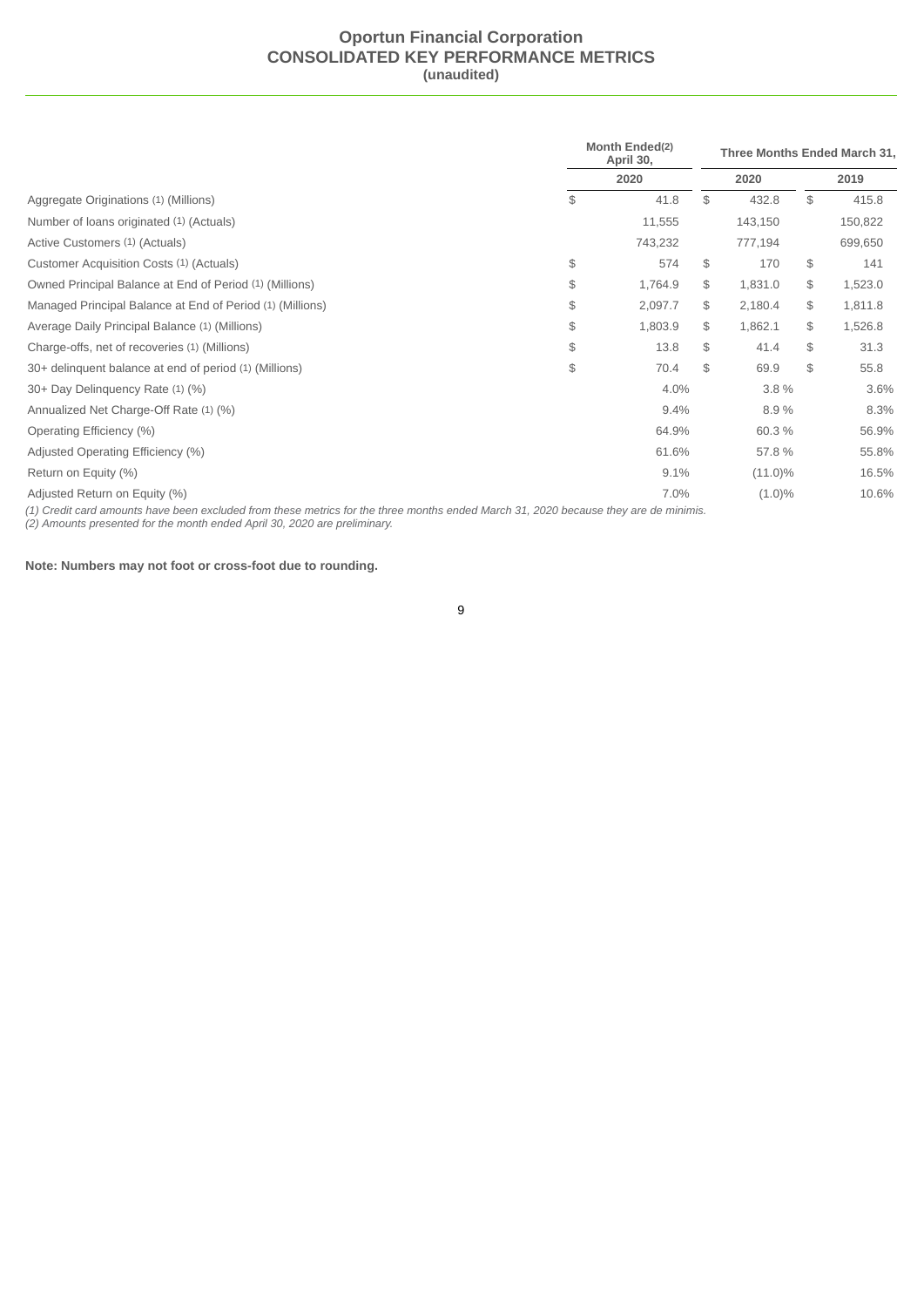### **Oportun Financial Corporation ABOUT NON-GAAP FINANCIAL MEASURES (unaudited)**

The press release dated May 14, 2020 contains non-GAAP financial measures. The following tables reconcile the non-GAAP financial measures in that press release to the most directly comparable financial measures prepared in accordance with United States Generally Accepted Accounting Principles ("GAAP"). These non-GAAP financial measures include FVPF Total Revenue, Adjusted EBITDA, Adjusted Net Income, Adjusted Operating Efficiency, Adjusted Return on Equity and Adjusted EPS.

The Company believes that the provision of these non-GAAP financial measures can provide useful measures for period-to-period comparisons of Oportun's core business and useful information to investors and others in understanding and evaluating its operating results. However, non-GAAP financial measures are not calculated in accordance with GAAP and should not be considered as a substitute for, or superior to, measures of financial performance prepared in accordance with GAAP. These non-GAAP financial measures do not reflect a comprehensive system of accounting, differ from GAAP measures with the same names, and may differ from non-GAAP financial measures with the same or similar names that are used by other companies.

#### **Fair Value Pro Forma**

Oportun has elected the fair value option to account for all loans held for investment that were originated on or after January 1, 2018, (the "Fair Value Loans"), and for all asset-backed notes issued on or after January 1, 2018, (the "Fair Value Notes"). The Company made this election because, for a fastgrowing company that produces high-quality assets such as Oportun, fair value accounting brings its GAAP net income closer to the net cash flow generated by its business, and more in line with its more mature public peers. In order to facilitate comparisons to prior periods, the Company has provided financial information for the three months ended March 31, 2020 and for prior periods on a pro forma basis, or the Fair Value Pro Forma, as if the fair value option had been elected since inception for all loans originated and held for investment and all asset-backed notes issued. Upon adoption of ASU 2019-05 effective January 1, 2020, the Company elected the fair value option on all loans receivable previously measured at amortized cost.

#### **Adjusted EBITDA**

The Company defines Adjusted EBITDA as net income (loss), adjusted for the impact of the Company's election of the fair value option and further adjusted to eliminate the effect of certain items as described below. The Company believes that Adjusted EBITDA is an important measure because it allows management, investors and its board of directors to evaluate and compare operating results, including return on capital and operating efficiencies, from period to period by making the adjustments described below. In addition, it provides a useful measure for period-to-period comparisons of Oportun's business, as it removes the effect of income taxes, certain non-cash items, variable charges and timing differences.

- The Company believes it is useful to exclude the impact of income tax expense (benefit), as reported, because historically it has included irregular income tax items that do not reflect ongoing business operations.
- The Company believes it is useful to exclude stock-based compensation expense, net of income tax, because it is a non-cash charge.
- The Company believes it is useful to exclude depreciation and amortization expense because it is a non-cash charge.
- The Company excludes the impact of the litigation reserve because it does not believe that this item reflects ongoing business operations.
- The Company also reverses origination fees for Fair Value Loans, net. As a result of Oportun's election of the fair value option for Fair Value Loans, the Company recognizes the full amount of any origination fees as revenue at the time of loan disbursement in advance of collection of origination fees through principal payments. As a result, the Company believes it is beneficial to exclude the uncollected portion of such origination fees, because such amounts do not represent cash received.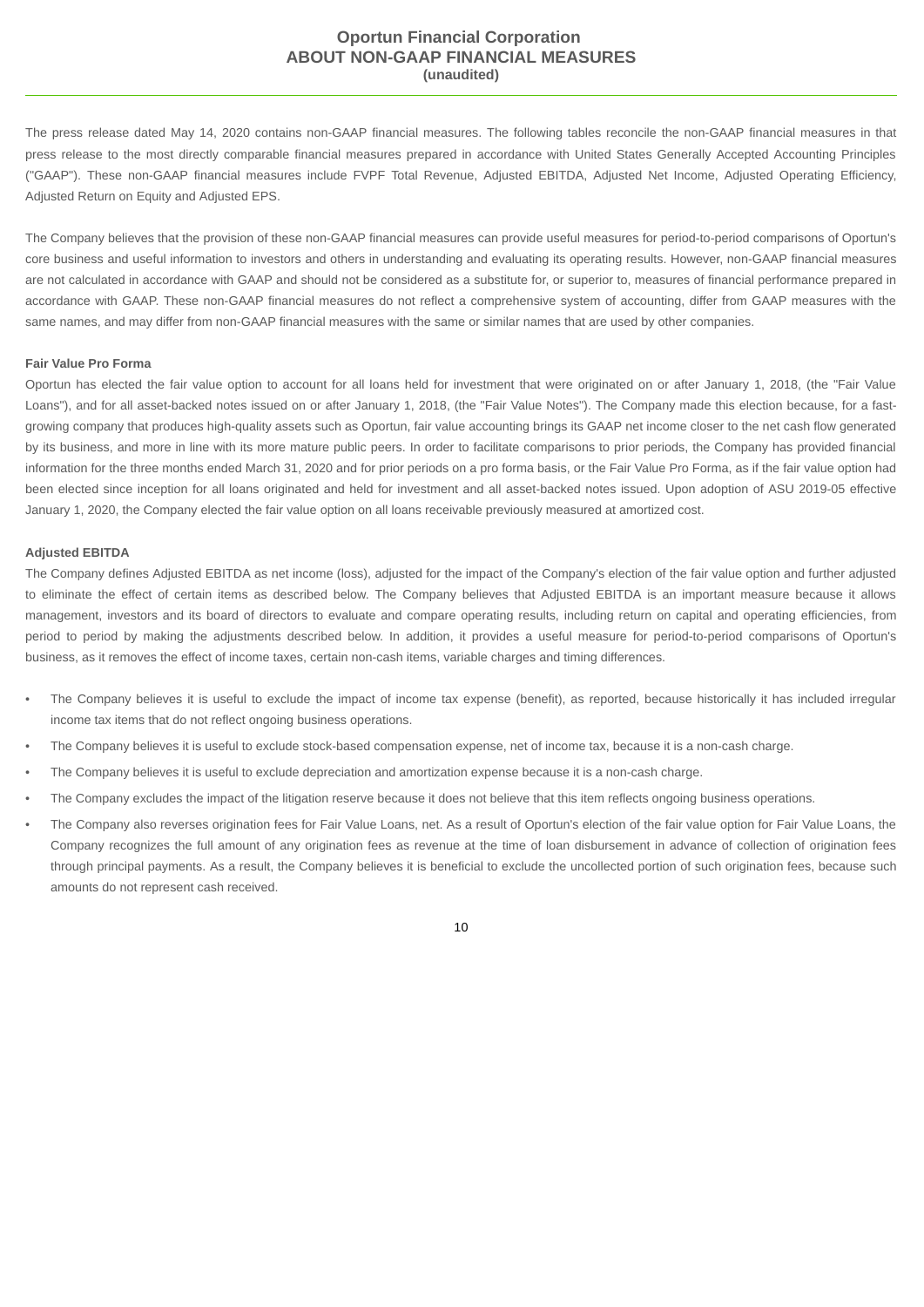• The Company also reverses the fair value mark-to-market adjustment because it is a non-cash adjustment.

#### **Adjusted Net Income (Loss)**

The Company defines Adjusted Net Income (Loss) as net income (loss) adjusted for the impact of the Company's election of the fair value option and further adjusted to eliminate the effect of certain items as described below. The Company believes that Adjusted Net Income is an important measure of operating performance because it allows management, investors, and Oportun's board of directors to evaluate and compare its operating results, including return on capital and operating efficiencies, from period to period, excluding the after-tax impact of non-cash, stock-based compensation expense and one-time, nonrecurring items such as litigation reserves.

- The Company believes it is useful to exclude the impact of income tax expense (benefit), as reported, because historically it has included irregular income tax items that do not reflect ongoing business operations. The Company also includes the impact of normalized income tax expense by applying the income tax rate noted in the table.
- The Company believes it is useful to exclude stock-based compensation expense, net of income tax, because it is a non-cash charge.
- The Company excludes the impact of the litigation reserve, net of tax, because it does not believe that this item reflects its ongoing business operations.

#### **Adjusted Operating Efficiency**

The Company defines Adjusted Operating Efficiency as total Fair Value Pro Forma operating expenses excluding stock-based compensation expense divided by Fair Value Pro Forma Total Revenue. The Company believes Adjusted Operating Efficiency is an important measure because it allows management, investors and Oportun's board of directors to evaluate how efficient the Company is at managing costs relative to revenue.

#### **Adjusted Return on Equity**

The Company defines Adjusted Return on Equity ("ROE") as annualized Adjusted Net Income divided by Fair Value Pro Forma average shareholders' equity. The Company believes Adjusted ROE is an important measure because it allows management, investors and Oportun's board of directors to evaluate the profitability of the business in relation to equity and how well the Company generates income from the equity available.

#### **Adjusted EPS**

The Company defines Adjusted EPS as Adjusted Net Income divided by weighted average diluted shares outstanding. Weighted-average diluted common shares outstanding have been adjusted to reflect the conversion of all convertible preferred shares as of the beginning of each annual period.

#### **Adjusted Tangible Book Value Per Share ("Adjusted TBVPS")**

The Company defines Adjusted TBVPS as Fair Value Pro Forma total stockholders' equity, excluding intangible assets and system development costs, divided by common shares outstanding at period end. The Company believes that Adjusted TBVPS is an important measure because it provides management, investors and our Board with an assessment of value that is more conservative than Book Value Per Share in order to evaluate the financial position, capitalization, and valuation of the business in relation to total shares outstanding at the end of the period. We believe it is important to exclude intangibles, as these would not have standalone value outside the context of the business.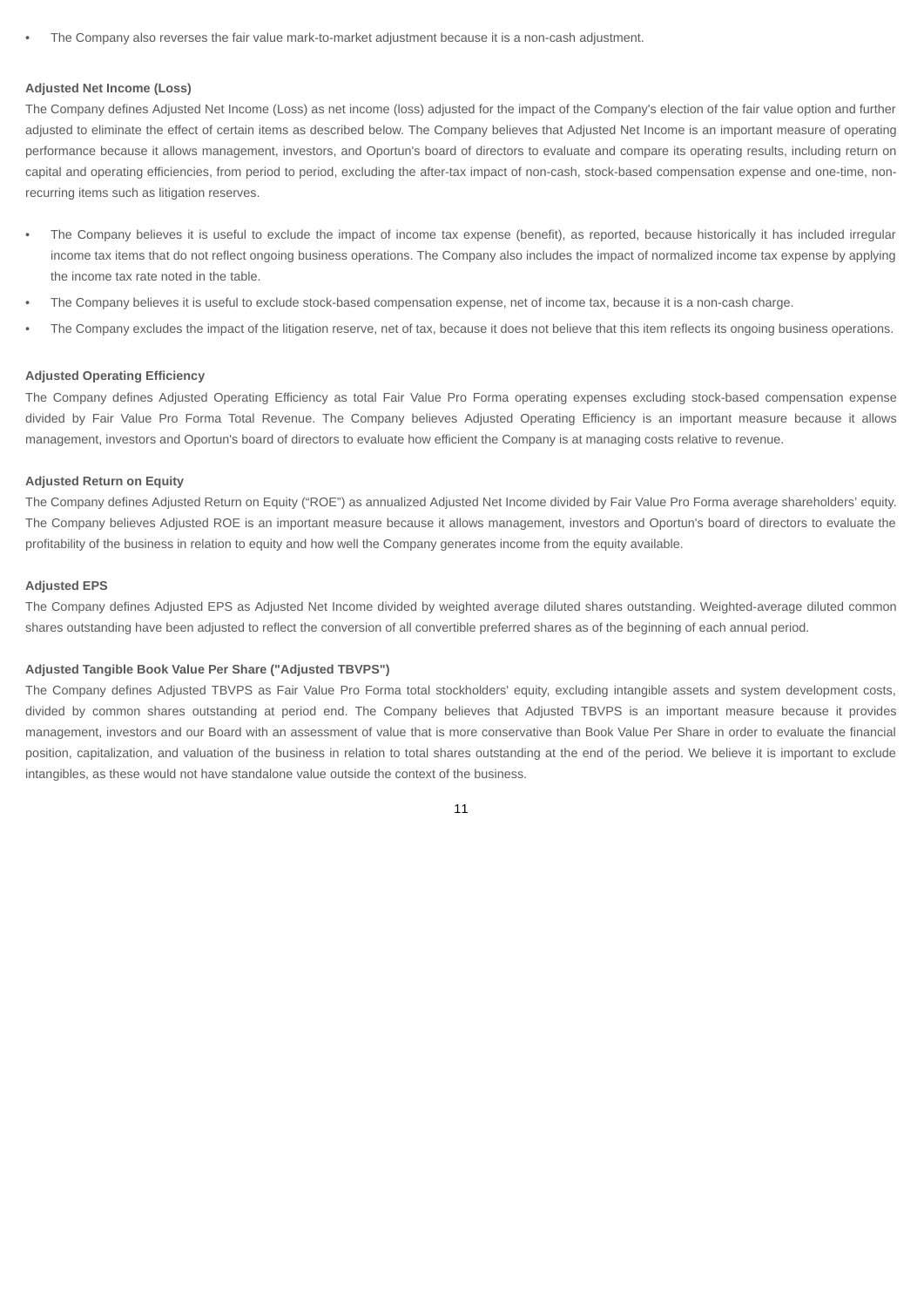### **Oportun Financial Corporation RECONCILIATION OF NON-GAAP FINANCIAL MEASURES (in millions, unaudited)**

|                                                    | Three Months Ended March 31, 2020 |                    |                |                       |    |                     | Three Months Ended March 31, 2019 |                    |               |       |               |                       |  |                     |  |
|----------------------------------------------------|-----------------------------------|--------------------|----------------|-----------------------|----|---------------------|-----------------------------------|--------------------|---------------|-------|---------------|-----------------------|--|---------------------|--|
|                                                    |                                   | <b>As Reported</b> |                | <b>FV Adjustments</b> |    | <b>FV Pro Forma</b> |                                   | <b>As Reported</b> |               |       |               | <b>FV Adjustments</b> |  | <b>FV Pro Forma</b> |  |
| Revenue:                                           |                                   |                    |                |                       |    |                     |                                   |                    |               |       |               |                       |  |                     |  |
| Interest income                                    | \$                                | 150.7              | $\mathfrak{P}$ |                       | \$ | 150.7               | $\frac{1}{2}$                     | 126.7              | $\frac{1}{2}$ | (0.9) | $\frac{1}{2}$ | 125.8                 |  |                     |  |
| Non-interest income                                |                                   | 12.7               |                |                       |    | 12.7                |                                   | 11.6               |               |       | $\frac{1}{2}$ | 11.6                  |  |                     |  |
| <b>Total revenue</b>                               |                                   | 163.4              |                |                       |    | 163.4               |                                   | 138.3              |               | (0.9) |               | 137.4                 |  |                     |  |
| Less:                                              |                                   |                    |                |                       |    |                     |                                   |                    |               |       |               |                       |  |                     |  |
| Interest expense                                   |                                   | 16.4               |                | (0.5)                 |    | 15.9                |                                   | 14.6               |               | (0.3) |               | 14.3                  |  |                     |  |
| Provision (release) for loan losses                |                                   |                    |                |                       |    |                     |                                   | (0.4)              |               | 0.4   |               |                       |  |                     |  |
| Net decrease in fair value                         |                                   | (66.5)             |                | 11.7                  |    | (54.8)              |                                   | (25.4)             |               | (7.9) |               | (33.3)                |  |                     |  |
| Net revenue                                        |                                   | 80.6               |                | 12.1                  |    | 92.7                |                                   | 98.7               |               | (8.8) |               | 89.8                  |  |                     |  |
| <b>Operating expenses:</b>                         |                                   |                    |                |                       |    |                     |                                   |                    |               |       |               |                       |  |                     |  |
| Technology and facilities                          |                                   | 30.8               |                |                       |    | 30.8                |                                   | 21.6               |               |       |               | 21.6                  |  |                     |  |
| Sales and marketing                                |                                   | 24.8               |                |                       |    | 24.8                |                                   | 21.3               |               |       |               | 21.3                  |  |                     |  |
| Personnel                                          |                                   | 25.6               |                |                       |    | 25.6                |                                   | 18.9               |               |       |               | 18.9                  |  |                     |  |
| Outsourcing and professional fees                  |                                   | 13.6               |                |                       |    | 13.6                |                                   | 13.5               |               |       |               | 13.5                  |  |                     |  |
| General, administrative and other                  |                                   | 3.8                |                |                       |    | 3.8                 |                                   | 3.4                |               |       |               | 3.4                   |  |                     |  |
| <b>Total operating expenses</b>                    |                                   | 98.6               |                |                       |    | 98.6                |                                   | 78.7               |               |       |               | 78.7                  |  |                     |  |
| Income (loss) before taxes                         |                                   | (18.0)             |                | 12.1                  |    | (5.9)               |                                   | 20.0               |               | (8.8) |               | 11.1                  |  |                     |  |
| Income tax expense (benefit)                       |                                   | (4.7)              |                | 3.6                   |    | (1.1)               |                                   | 5.4                |               | (2.4) |               | 3.0                   |  |                     |  |
| Net income (loss)                                  | \$                                | (13.3)             | \$             | 8.5                   | \$ | (4.8)               | $\mathfrak{s}$                    | 14.6               | \$            | (6.5) | \$            | 8.1                   |  |                     |  |
|                                                    |                                   |                    |                |                       |    |                     |                                   |                    |               |       |               |                       |  |                     |  |
| Adjusted Earnings (Loss) per Common Share          |                                   |                    |                |                       | \$ | (0.04)              |                                   |                    |               |       | $\frac{1}{2}$ | 0.43                  |  |                     |  |
| Diluted Adjusted Weighted Average Common<br>Shares |                                   |                    |                |                       |    | 27,015,730          |                                   |                    |               |       |               | 22,389,387            |  |                     |  |

|                                                                           | Month Ended April 30, 2020(1) |      |                          |    |                     |  |  |  |  |  |
|---------------------------------------------------------------------------|-------------------------------|------|--------------------------|----|---------------------|--|--|--|--|--|
|                                                                           | As Recorded                   |      | <b>FV Adjustments</b>    |    | <b>FV Pro Forma</b> |  |  |  |  |  |
| Revenue                                                                   |                               |      |                          |    |                     |  |  |  |  |  |
| <b>Total Revenue</b>                                                      | \$<br>48.6                    | - \$ | $\overline{\phantom{m}}$ | \$ | 48.6                |  |  |  |  |  |
| Less:                                                                     |                               |      |                          |    |                     |  |  |  |  |  |
| <b>Interest Expense</b>                                                   | 4.6                           |      | (0.1)                    |    | 4.6                 |  |  |  |  |  |
| Decrease in fair value                                                    | (7.3)                         |      | (2.8)                    |    | (10.1)              |  |  |  |  |  |
| Net revenue                                                               | 36.7                          |      | (2.8)                    |    | 34.0                |  |  |  |  |  |
| Total operating expenses                                                  | 31.6                          |      |                          |    | 31.6                |  |  |  |  |  |
| Income before taxes                                                       | 5.2                           |      | (2.8)                    |    | 2.4                 |  |  |  |  |  |
| Income tax expense                                                        | 1.5                           |      | (0.8)                    |    | 0.7                 |  |  |  |  |  |
| Net income                                                                | 3.6                           |      | (1.9)                    | \$ | 1.7                 |  |  |  |  |  |
| (1) Amounts presented for the month ended April 30, 2020 are preliminary. |                               |      |                          |    |                     |  |  |  |  |  |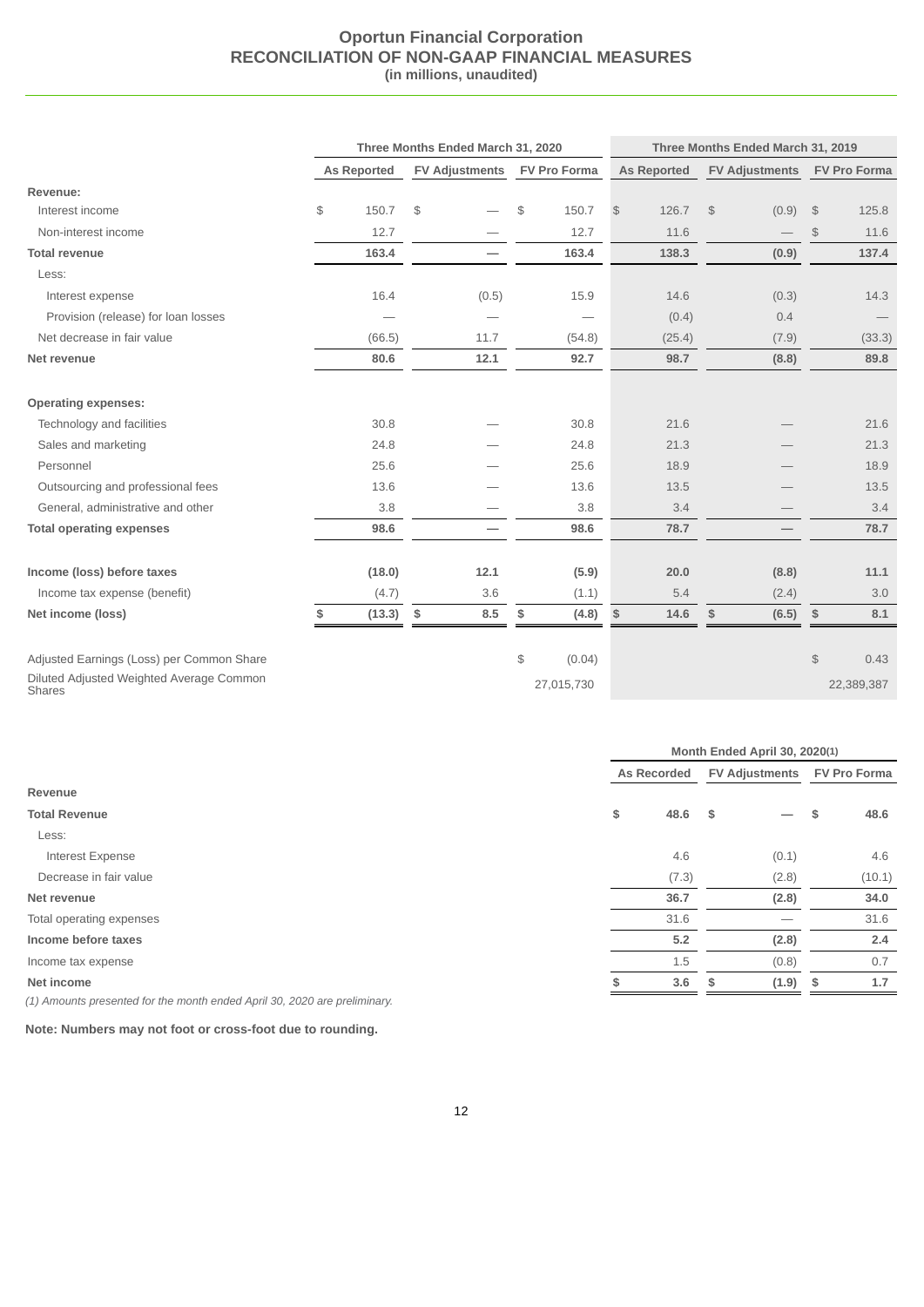### **Oportun Financial Corporation RECONCILIATION OF NON-GAAP FINANCIAL MEASURES (in millions, unaudited)**

|                                            |                    | March 31, 2020 |    |                       |    |                     | March 31, 2019 |                    |    |                       |                |                     |  |
|--------------------------------------------|--------------------|----------------|----|-----------------------|----|---------------------|----------------|--------------------|----|-----------------------|----------------|---------------------|--|
|                                            | <b>As Reported</b> |                |    | <b>FV Adjustments</b> |    | <b>FV Pro Forma</b> |                | <b>As Reported</b> |    | <b>FV Adjustments</b> |                | <b>FV Pro Forma</b> |  |
| <b>Assets</b>                              |                    |                |    |                       |    |                     |                |                    |    |                       |                |                     |  |
| Cash and cash equivalents                  | \$                 | 144.8          | \$ |                       | \$ | 144.8               | $\mathcal{F}$  | 58.1               | \$ |                       | $\mathfrak{F}$ | 58.1                |  |
| Restricted cash                            |                    | 61.3           |    |                       |    | 61.3                |                | 60.6               |    |                       |                | 60.6                |  |
| Loans receivable                           |                    | 1,760.5        |    |                       |    | 1,760.5             |                | 1,557.5            |    | 13.5                  |                | 1,571.0             |  |
| Other assets                               |                    | 150.7          |    |                       |    | 150.7               |                | 131.1              |    | (4.7)                 |                | 126.5               |  |
| <b>Total assets</b>                        |                    | 2,117.3        |    |                       |    | 2,117.3             |                | 1,807.4            |    | 8.8                   |                | 1,816.2             |  |
|                                            |                    |                |    |                       |    |                     |                |                    |    |                       |                |                     |  |
| <b>Liabilities</b>                         |                    |                |    |                       |    |                     |                |                    |    |                       |                |                     |  |
| Total debt                                 |                    | 1,477.8        |    | (10.6)                |    | 1,467.2             |                | 1,316.4            |    | 0.7                   |                | 1,317.0             |  |
| Other liabilities                          |                    | 156.0          |    | 3.6                   |    | 159.6               |                | 127.9              |    | 3.0                   |                | 130.8               |  |
| <b>Total liabilities</b>                   |                    | 1,633.8        |    | (7.0)                 |    | 1,626.8             |                | 1,444.2            |    | 3.6                   |                | 1,447.9             |  |
| Total stockholders' equity                 |                    | 483.5          |    | 7.0                   |    | 490.5               |                | 363.2              |    | 5.2                   |                | 368.3               |  |
| Total liabilities and stockholders' equity | \$                 | 2,117.3        | \$ |                       | \$ | 2,117.3             | S              | 1,807.4            | \$ | 8.8                   | \$             | 1,816.2             |  |

|                                                                           |               | April 30, 2020(1)  |                       |                     |  |  |  |
|---------------------------------------------------------------------------|---------------|--------------------|-----------------------|---------------------|--|--|--|
|                                                                           |               | <b>As Recorded</b> | <b>FV Adjustments</b> | <b>FV Pro Forma</b> |  |  |  |
| <b>Assets</b>                                                             |               |                    |                       |                     |  |  |  |
| Cash and cash equivalents                                                 | $\frac{1}{2}$ | 132.3              | \$                    | \$<br>132.3         |  |  |  |
| Restricted cash                                                           |               | 52.4               |                       | 52.4                |  |  |  |
| Loans receivable                                                          |               | 1,680.7            |                       | 1,680.7             |  |  |  |
| Other assets                                                              |               | 154.0              |                       | 154.0               |  |  |  |
| <b>Total Assets</b>                                                       |               | 2,019.3            |                       | 2,019.3             |  |  |  |
|                                                                           |               |                    |                       |                     |  |  |  |
| <b>Liabilities</b>                                                        |               |                    |                       |                     |  |  |  |
| Total debt                                                                |               | 1,389.5            | (7.8)                 | 1,381.6             |  |  |  |
| Other liabilities                                                         |               | 141.1              | 2.6                   | 143.7               |  |  |  |
| <b>Total Liabilities</b>                                                  |               | 1,530.5            | (5.2)                 | 1,525.3             |  |  |  |
| Total stockholders' equity                                                |               | 488.8              | 5.2                   | 494.0               |  |  |  |
| Total liabilities and stockholders' equity                                |               | 2,019.3            | \$                    | 2,019.3             |  |  |  |
| (1) Amounts presented for the month ended April 30, 2020 are preliminary. |               |                    |                       |                     |  |  |  |

**Note: Numbers may not foot or cross-foot due to rounding.**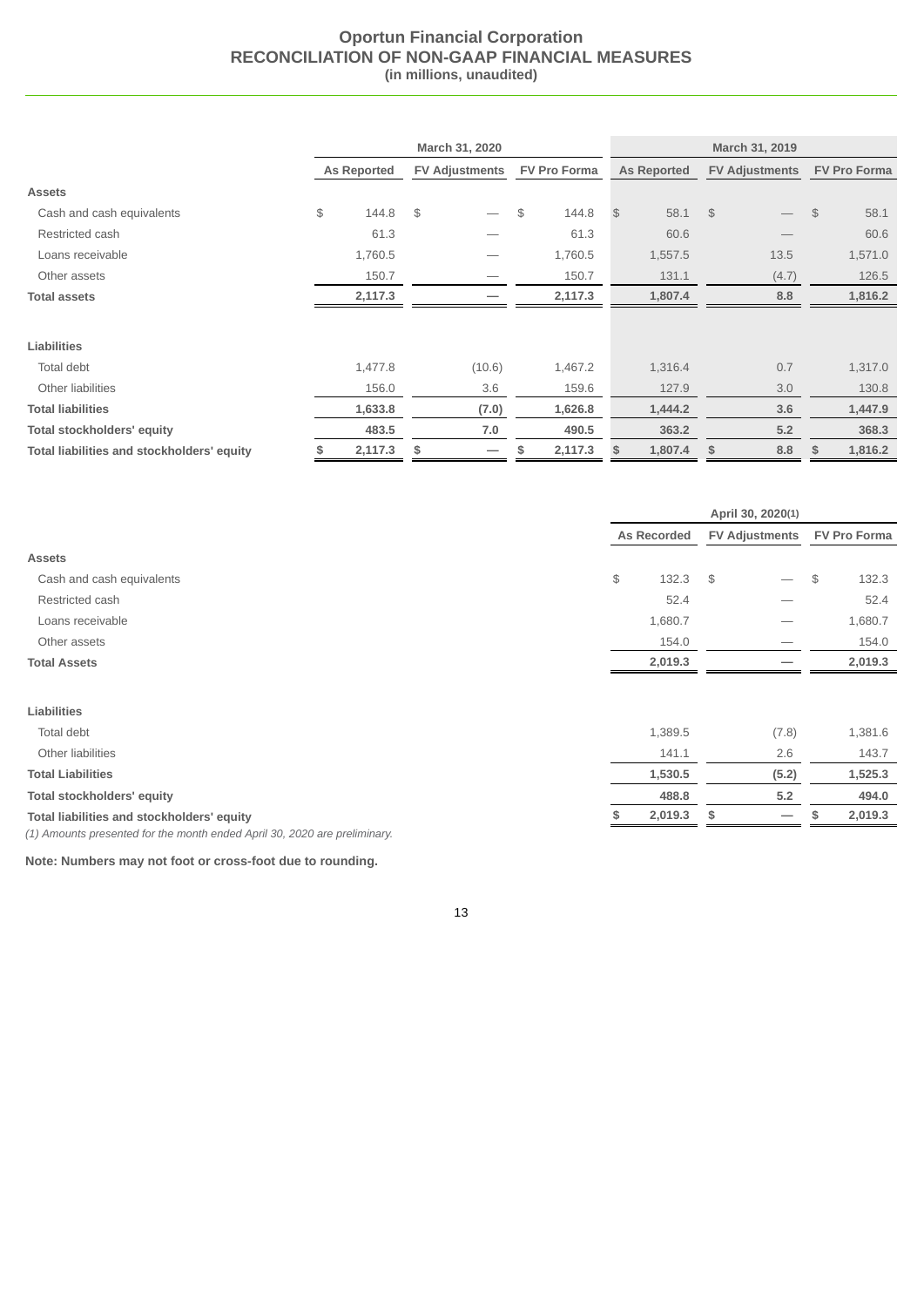### **Oportun Financial Corporation RECONCILIATION OF NON-GAAP FINANCIAL MEASURES (in millions, unaudited)**

|                                            | Month Ended(1)<br>April 30, |       | Three Months Ended March 31, |        |      |       |  |  |
|--------------------------------------------|-----------------------------|-------|------------------------------|--------|------|-------|--|--|
| <b>Adjusted EBITDA</b>                     | 2020                        |       |                              | 2020   |      | 2019  |  |  |
| Net income (loss)                          | \$                          | 3.6   | \$                           | (13.3) | - \$ | 14.6  |  |  |
| Adjustments:                               |                             |       |                              |        |      |       |  |  |
| Fair Value Pro Forma net income adjustment |                             | (1.9) |                              | 8.5    |      | (6.5) |  |  |
| Income tax expense (benefit)               |                             | 0.7   |                              | (1.1)  |      | 3.0   |  |  |
| Depreciation and amortization              |                             | 1.6   |                              | 4.7    |      | 2.9   |  |  |
| Stock-based compensation expense           |                             | 1.6   |                              | 4.2    |      | 2.0   |  |  |
| Origination fees for Fair Value Loans, net |                             | 1.5   |                              | 1.5    |      | 0.8   |  |  |
| Fair value mark-to-market adjustment       |                             | (3.7) |                              | 13.4   |      | 2.1   |  |  |
| <b>Adjusted EBITDA</b>                     | \$                          | 3.4   | \$                           | 17.9   | \$   | 18.9  |  |  |

|                                            | Month Ended(1)<br>April 30, | Three Months Ended March 31, |               |             |      |       |
|--------------------------------------------|-----------------------------|------------------------------|---------------|-------------|------|-------|
| <b>Adjusted Net Income</b>                 | 2020                        |                              |               | 2020        | 2019 |       |
| Net income (loss)                          | \$                          | 3.6                          | \$            | $(13.3)$ \$ |      | 14.6  |
| Adjustments:                               |                             |                              |               |             |      |       |
| Fair Value Pro Forma net income adjustment |                             | (1.9)                        |               | 8.5         |      | (6.5) |
| Income tax expense (benefit)               |                             | 0.7                          |               | (1.1)       |      | 3.0   |
| Stock-based compensation expense           |                             | $1.6\,$                      |               | 4.2         |      | 2.0   |
| Adjusted income (loss) before taxes        |                             | 4.0                          |               | (1.7)       |      | 13.1  |
| Normalized income tax expense (benefit)    |                             | 1.2                          |               | (0.5)       |      | 3.5   |
| Adjusted Net Income (Loss)                 |                             | 2.8                          | $\mathcal{F}$ | (1.2)       | - S  | 9.6   |
| .                                          |                             |                              |               |             |      |       |

*(1) Amounts presented for the month ended April 30, 2020 are preliminary.*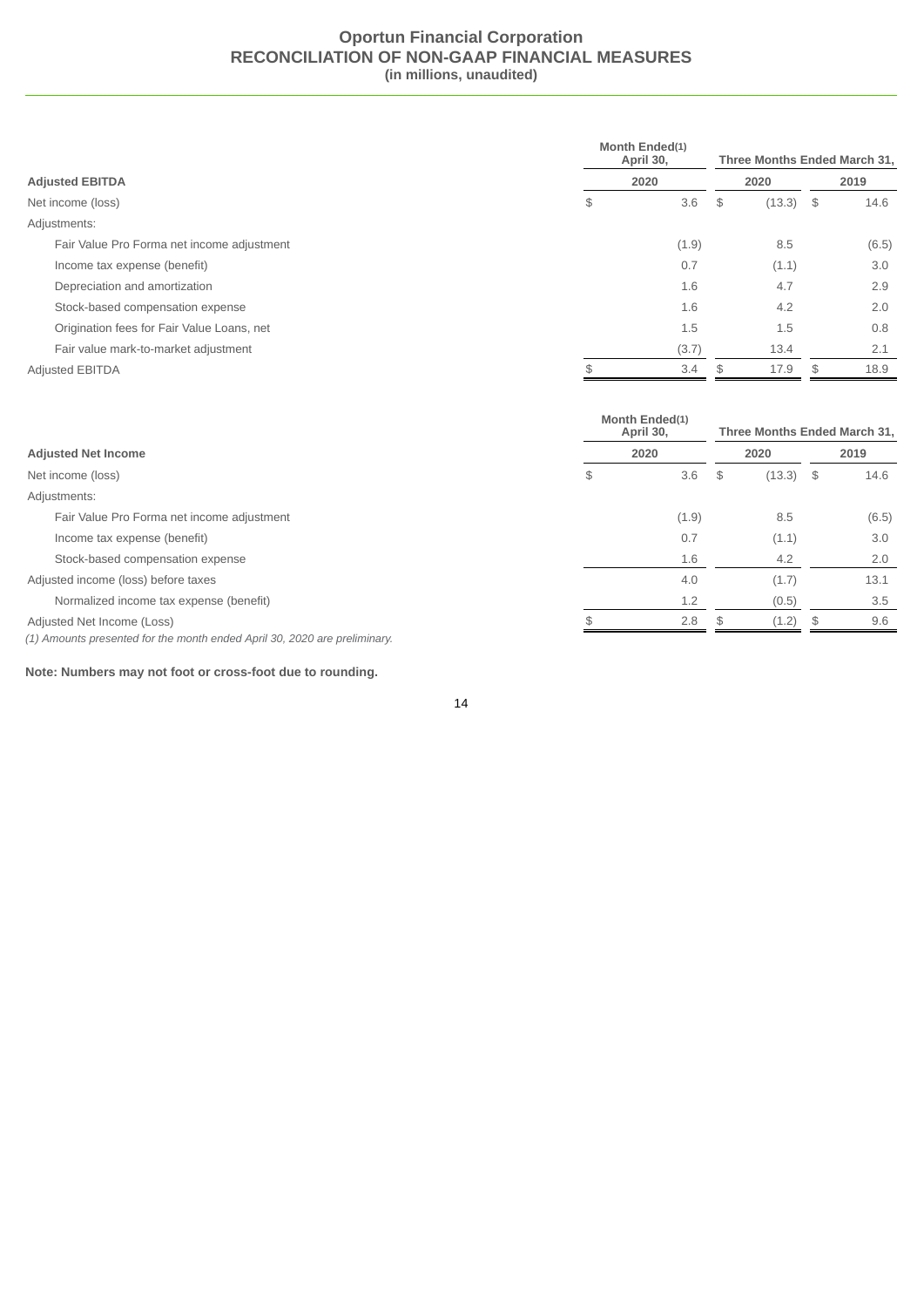### **Oportun Financial Corporation RECONCILIATION OF NON-GAAP FINANCIAL MEASURES (in millions, except share and per share data, unaudited)**

|                                                                                              | Three Months Ended March 31, |            |                  |            |  |
|----------------------------------------------------------------------------------------------|------------------------------|------------|------------------|------------|--|
| <b>GAAP Earnings (Loss) per Share</b>                                                        |                              | 2020       | 2019             |            |  |
| Net income (loss)                                                                            | \$                           | (13.3)     | $\mathfrak{F}$   | 14.6       |  |
| Less: Net income allocated to participating securities (1)                                   |                              |            |                  | (12.9)     |  |
| Net income (loss) attributable to common stockholders                                        | \$                           | (13.3)     | $$\mathfrak{S}$$ | 1.7        |  |
| Basic weighted-average common shares outstanding                                             |                              | 27,015,730 |                  | 2,938,006  |  |
| Weighted average effect of dilutive securities:                                              |                              |            |                  |            |  |
| Stock options                                                                                |                              |            |                  | 317,433    |  |
| Restricted stock units                                                                       |                              |            |                  | 46,512     |  |
| Warrants                                                                                     |                              |            |                  | 12,436     |  |
| Diluted weighted-average common shares outstanding                                           |                              | 27,015,730 |                  | 3,314,387  |  |
| Earnings (loss) per share:                                                                   |                              |            |                  |            |  |
| <b>Basic</b>                                                                                 | \$                           | (0.49)     | $\frac{1}{2}$    | 0.57       |  |
| <b>Diluted</b>                                                                               | \$                           | (0.49)     | $\mathfrak{F}$   | 0.51       |  |
|                                                                                              |                              |            |                  |            |  |
|                                                                                              | Three Months Ended March 31, |            |                  |            |  |
| <b>Adjusted Earnings (Loss) Per Share</b>                                                    |                              | 2020       |                  | 2019       |  |
| Diluted earnings (loss) per share                                                            | \$                           | (0.49)     | $\frac{1}{2}$    | 0.51       |  |
| Adjusted Net Income (Loss)                                                                   | \$                           | (1.2)      | $\frac{1}{2}$    | 9.6        |  |
| Basic weighted-average common shares outstanding                                             |                              | 27,015,730 |                  | 2,938,006  |  |
| Weighted-average common shares outstanding based on assumed convertible preferred conversion |                              |            |                  | 19,075,000 |  |
| Weighted average effect of dilutive securities:                                              |                              |            |                  |            |  |
| Stock options                                                                                |                              |            |                  | 317,433    |  |
| Restricted stock units                                                                       |                              |            |                  | 46,512     |  |
| Warrants                                                                                     |                              |            |                  | 12,436     |  |
| Diluted adjusted weighted-average common shares outstanding                                  |                              | 27,015,730 |                  | 22,389,387 |  |
| Adjusted Earnings (Loss) Per Share                                                           | \$                           | (0.04)     | \$               | 0.43       |  |

(1) In a period of net income, both earnings and dividends (if any) are allocated to participating securities. In a period of net loss, only dividends (if any) are allocated to *participating securities.*

**Note: Numbers may not foot or cross-foot due to rounding.**